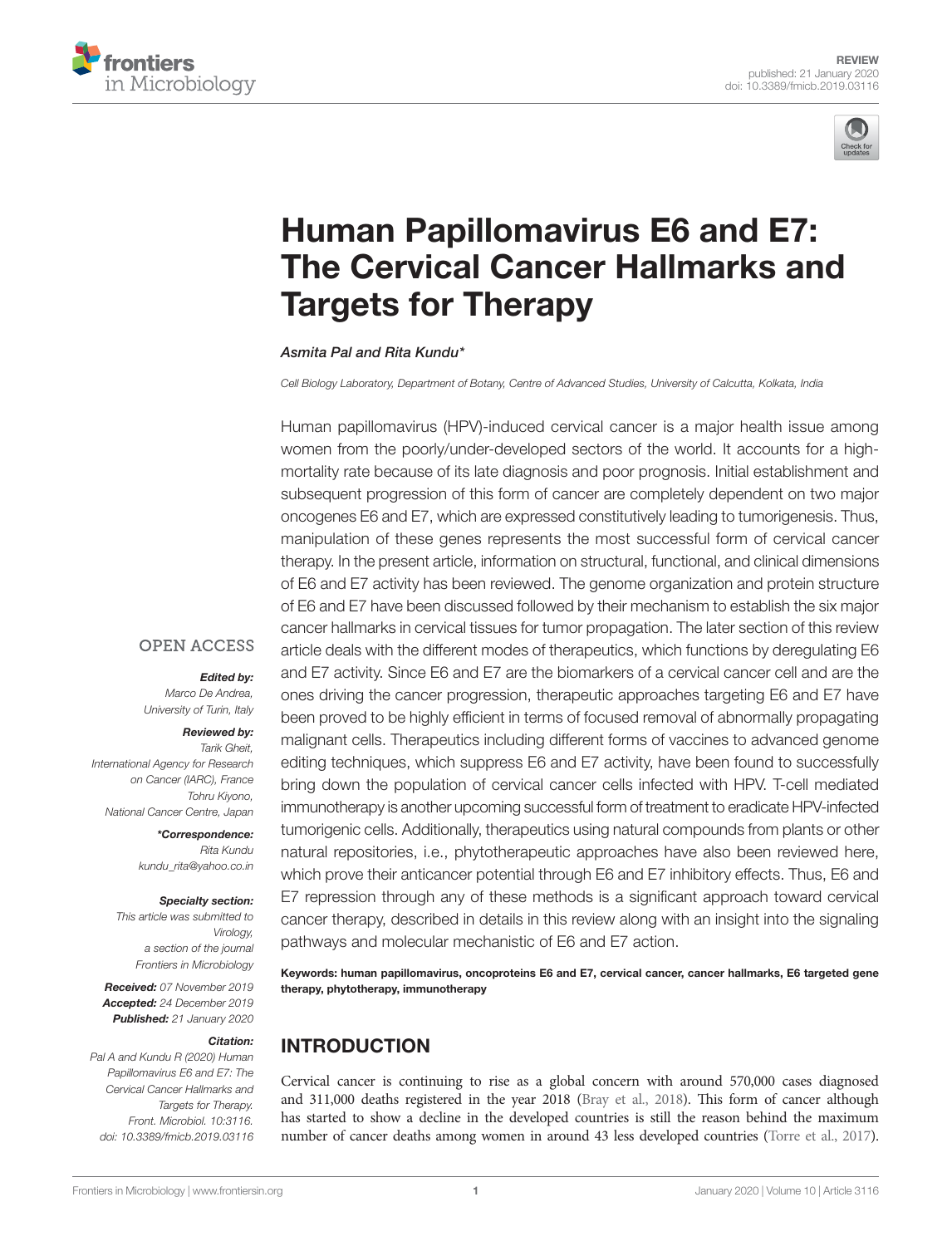Around 85% of all the cervical cancer deaths hail from these low income countries, which are 18 times higher than that of the developed countries (LaVigne et al., 2017). This incongruity in the mortality rate between the developed and the developing/ underdeveloped countries is due to the lack of proper awareness, screening programs, inaccessibility to proper diagnosis, and efficient treatment procedures along with an increased exposure to the risk factors leading to cervical cancer. Besides the major risk factor-human papillomaviral (HPV) infection, poor hygiene conditions, smoking, oral contraceptives usage, exposure to diethylstilbestrol (DES), and genetic predisposition are particularly common among women from low socio-economic background (American Cancer Society, 2018). Such a clinical scenario definitely calls in for an inexpensive affordable targeted therapeutic approach. Targeted therapeutic approach targets the major factor responsible for cervical cancer, i.e., HPV infection. Although HPV infection cannot singly induce cervical carcinogenesis, it is a primary requisite for most of the cervical cancer cases. This review discusses in detail about the human papillomavirus genome and its major oncogenes E6 and E7, i.e., the builders of six hallmarks of cancer along with a deeper insight into the clinical implications of E6 and E7 disruption through modern day genome editing techniques or phytotherapeutic methods. Thus, this article tries to encompass all the structural features and the biological functions of E6 and E7 oncogenes along with its role as a therapeutic target, helping to gather a comprehensive knowledge about E6 and E7.

### HUMAN PAPILLOMAVIRUS AND CERVICAL CANCER

Human papillomaviruses from the family Papillomaviridae belong to a category of small non-enveloped circular doublestranded DNA viruses, measuring 50–55 nm in diameter (Doorbar et al., 2016). The category includes 300 different genotypes, among which 200 of them are known to be detrimental to humankind (Serrano et al., 2017). From nucleotide sequence comparison of the L1 ORFs of 118 papillomavirus types, papillomaviruses have been classified by the team of de Villiers et al. (2004) into genera, species, types, and subtypes. Including the modifications proposed by Bernard et al. (2010), papillomaviruses from human have been grouped into five genera: alpha (65 types including HPV16, 18, 31, 33, etc.), beta (53 types including HPV5, 9, 49, etc.), gamma (98 types including HPV4, 48, 50, etc.), mu (3 types including HPV1, HPV63, and HPV 204), and nu (HPV41; www.hpvcenter.se as accessed on December 19, 2019). Among them, alphapapillomaviruses are the most commonly focused group of papillomaviruses since they are known to be responsible for 5% of the cancer occurrences worldwide (Egawa and Doorbar, 2017). They are further subdivided into cutaneous or mucosal types based on their ability to infect the epithelial skin cells or inner tissue lining, respectively, and either low-risk types or high-risk types depending on their association with cervical cancer or precancerous lesions. The high-risk HPVs include HPV16, 18, 31, 33, 35, 39, 45, 51, 52, 56, 58, and 59 of mucosal alpha type genus, classified as Group 1 carcinogens;

while HPV68 is considered as a probable human carcinogen under group 2A with limited human evidences. On the other hand, HPV26, 30, 34, 53, 66, 67, 69, 70, 73, 82, 85, and 97 are considered as possible group 2B carcinogen by International Agency for Research on Cancer (IARC) with limited epidemiological reports (Bouvard et al., 2009). Among the high-risk types, HPV 16 is undoubtedly the most frequently detected genotype in 60.5% of cervical cancer cases, followed by HPV18 (Serrano et al., 2017).

Fortunately, HPV-infected cancers have become preventable by the discovery of prophylactic vaccines. There are three such vaccines accessible in the pharmacy, which include Cervarix (GlaxoSmithKline), Gardasil (Merck Inc.), and Gardasil 9 (Merck Inc.), which can target 2, 4, or 9 different HPV types, respectively. At the same time, the mortality chart for cervical cancer, however, does not reflect the clinical success of such vaccination process. The plausible explanation is the unavailability of these vaccines in the underdeveloped countries, which are the major ones building up the mortality percentage. Moreover, the women from the financially challenged section of the population are not exposed to enough screening and diagnostic procedures, owing to many socio-cultural and financial burdens. Since prophylactic vaccines can work only in the early phases, they cannot prevent the development of cervical cancer in such deprived category of population because of their late diagnosis. The scientific community is thus focusing on the development of therapies to combat cervical cancer, which have already established themselves in the women body. This can be facilitated through targeting of the major oncogenes of HPV-driven carcinogenesis, i.e., E6 and E7. E6 and E7 inhibition can help suppress cervical cancer development even in the advanced stages.

### HUMAN PAPILLOMAVIRUS GENOME AND ITS INTEGRATION INTO THE HOST CELLULAR GENOME

The HPV genome structure and the oncogenes have been discussed in this section with reference to high-risk HPV16 type (**Figure 1**). The HPV16 genome is a 7.9 kb long nucleotide belt, segmented into three sections: the early gene-coding region (E), the late gene-coding region (L), and the long control region (LCR), also called as non-coding region (NCCR) or upstream regulatory region (URR). These gene segments are divided by two polyadenylation (pA) sites: early pA  $(A<sub>E</sub>)$ and late pA  $(A_L)$ . The 5' end begins with the early gene coding region, which has six open reading frames, named as E1, E2, E4, E5, E6, and E7. E1 and E2 are known to regulate the replication of the viral genome and transcription of early proteins, while E5–E7 are the ones inducing oncogenesis. E5 is known to help in keratinocyte differentiation and immune evasion during the later stages, while E6 and E7 take in charge of several cellular checkpoints to establish the cancer hallmarks. Hence, this review focuses on the significance of E6 and E7 oncoproteins only, termed as "oncoplayers" in this review. The late gene coding section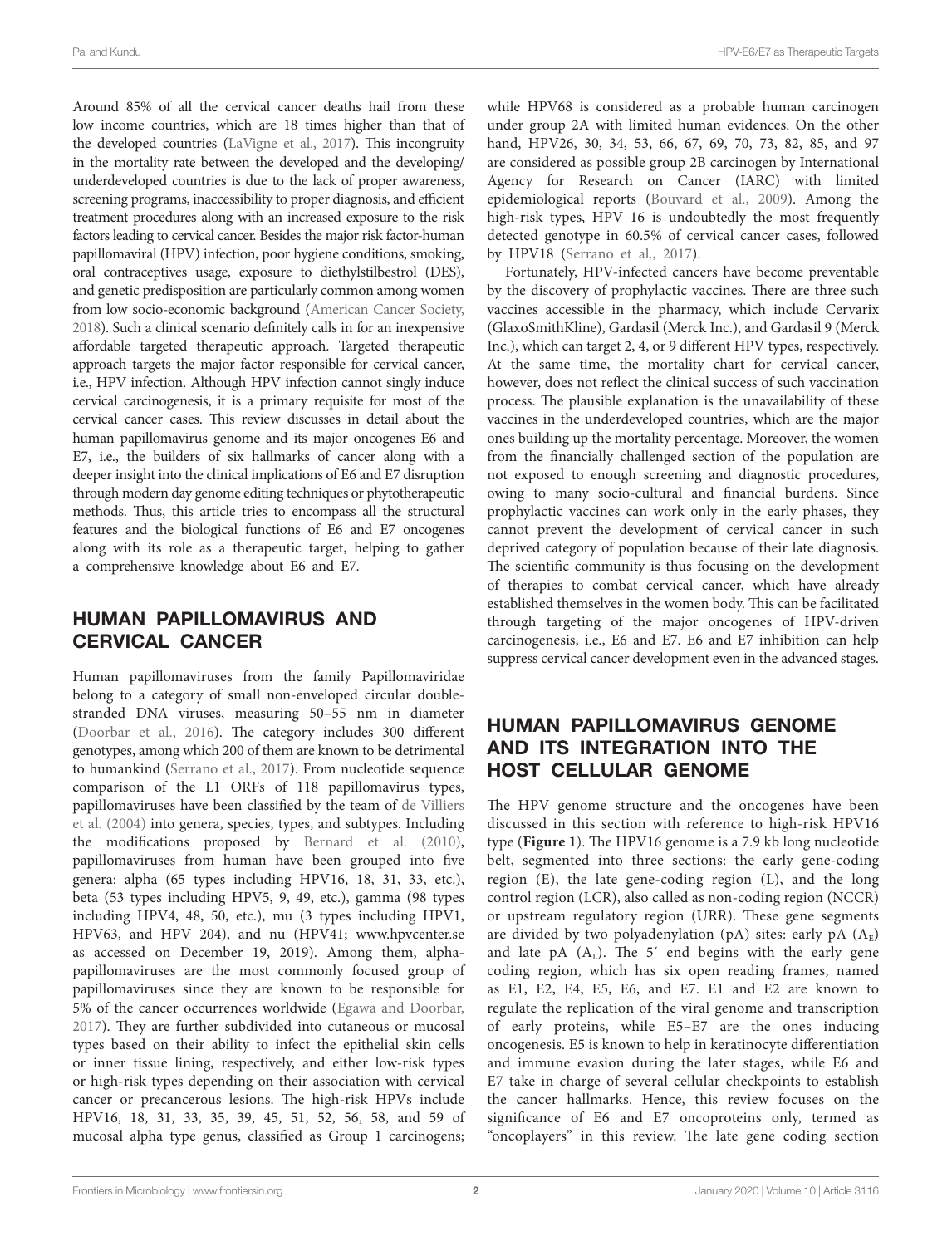

expression of the oncogenes E6 and E7. (C) Structure of E6 oncoprotein. (D) Structure of E7 oncoprotein.

has two parts: L1 and L2. L1 codes for a major viral capsid protein, while L2 codes for a minor viral capsid structure. Although the 850 bp stretch of LCR does not contain any protein coding sequence, it contains the origin of replication and numerous transcription factor binding sites for RNA polymerase II facilitated transcription.

HPV infection begins in the basal layer of the stratified squamous epithelium, wherein initially E1 and E2 take charge of the viral DNA replication at a low copy number. Later, when the basal cells differentiate to form the epithelial suprabasal layer, viral genome replication switches into high copy number mode. Then, the virions get released upon epithelia desquamation, causing infection in the neighboring cells. HPV genome can either get integrated with the host genome or stay in an episomal form, with 83% of the HPV-positive cervical cancer cases showing evidences of HPV genome integration into the host cell (Burk et al., 2017). In case of a viral genome integration with the host genome, it frequently leads to the disruption of E2 gene site. The E2 gene is responsible for repressing E6 and E7, thus causing E6 and E7 to get activated upon viral genome integration into the host genome. Throughout the course of infection, E6 and E7 activity are responsible for the multiplication of the viral genome with the help of the cellular machinery, as revealed by several interactome analyses (Neveu et al., 2012; White et al., 2012a,b). They can trick the cells to become oncogenic in the process of viral replication. Hence,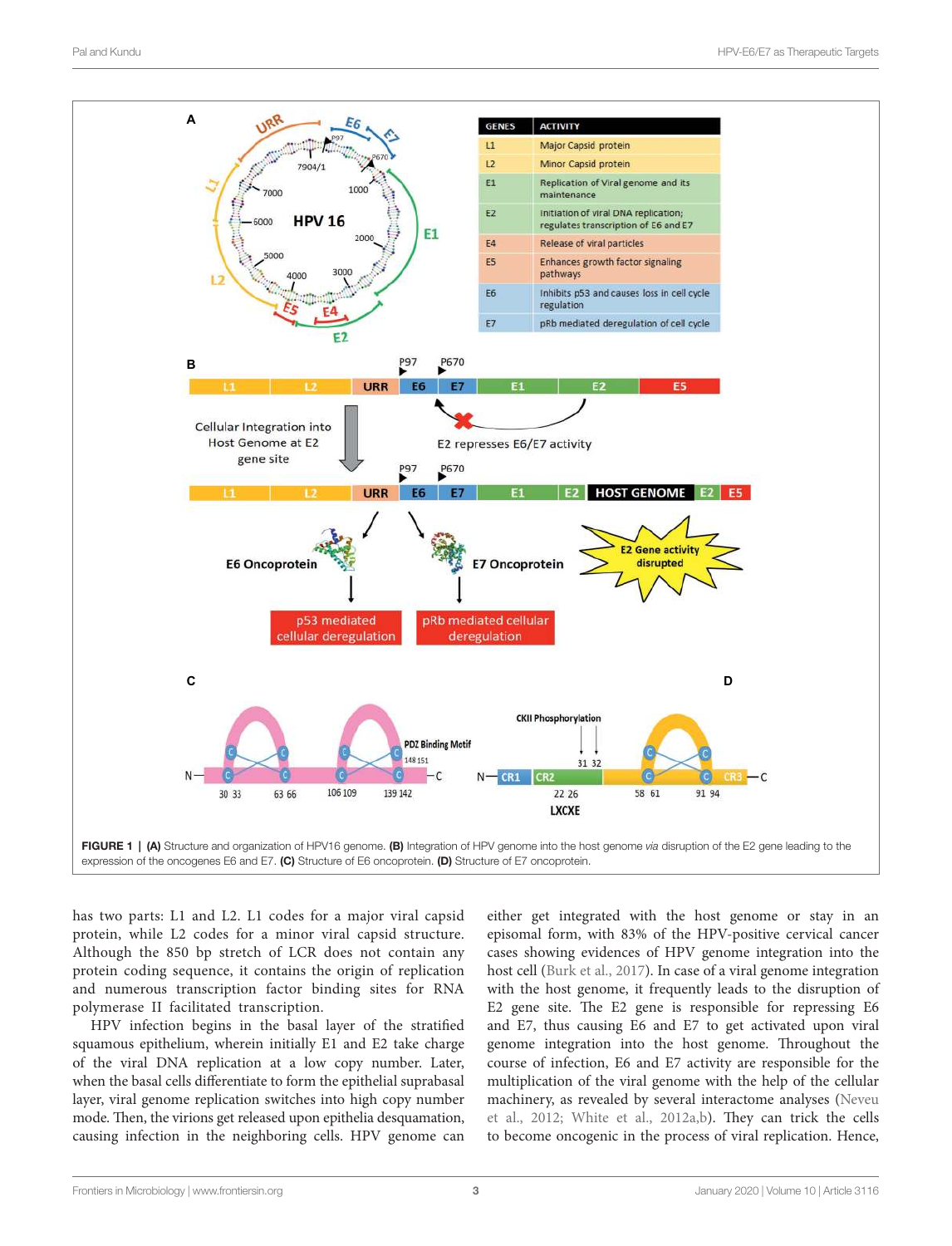HPV-mediated tumor development can be defined as a collateral damage of the viral infection.

### HUMAN PAPILLOMAVIRUS E6 AND E7 – THE ONCOPLAYERS

HPV E6 and E7 viral oncoproteins play the pivotal role in driving the cells toward oncogenesis. In their process of replicating the viral genome, they can induce all the hallmarks of a cancer cell, i.e., uncontrolled cellular proliferation, angiogenesis, invasion, metastasis, and unrestricted telomerase activity along with the evasion of apoptosis and growth suppressors' activity. Several in vitro and xenograft studies have also shown cancer cells to senesce or undergo apoptosis in the absence of E6 and E7 activity (Yamato et al., 2008; Jabbar et al., 2009), thus proving the absolute requirement of E6 and E7 for persistence of HPV-mediated cancer.

Both E6 and E7 are transcribed polycistronically from a single promoter located at the 3′ end of the upstream regulatory region (URR). E6/E7 transcription is under the regulation of several transcription factors such as AP1 and SP1, which functions by binding to the URR region.

E7 was the first oncogene to be discovered, among all the HPV oncogenes. It is a relatively small phosphoprotein of about 100 amino acids, with three conserved regions 1/2/3 (CR1/2/3). A small portion of CR1 and nearly entire CR2 from the amino terminal holds sequence similarity with adenovirus (Ad) E1A proteins and large T antigen of SV40 (Phelps et al., 1988). The CR2 domain is composed of poorly conserved sequence followed by the CR3 region. The CR3 region at the carboxyl terminal end is conserved and encodes a zinc finger domain containing two CXXC motifs separated by 29 amino acid residues (Barbosa et al., 1990; McIntyre et al., 1993). It is responsible for the zinc-dependent dimerization and for mediating E7 interaction with cellular proteins responsible for cell cycle regulation and apoptosis (p21 and pRb; Ohlenschlager et al., 2006).

On the other hand, E6 is relatively larger protein with 150–160 amino acids coding an 18 kDa protein (Zanier et al., 2012). It is arranged into two zinc finger binding domains by four Cys-X-X-Cys motifs, which have been found to be responsible for the oncogenicity of the protein (Nomine et al., 2006). The carboxy terminal domain contains a PDZ-binding motif responsible for interacting with several cellular proteins (Thomas et al., 2002). Out of all the types of cellular interactions the oncoproteins undergo, the most significant interaction is the one where E6 can degrade p53 and in case of E7 is the inhibition of pRb protein.

Besides E6 and E7, E5 also plays a vital role in the process of oncogenesis. E5 is an 83 amino acid hydrophobic membraneassociated protein associated with endoplasmic reticulum. Initially, E5 from BPV was identified as an oncogene; later, HPV16 E5 was also proved to be oncogenic, which can induce carcinogenic transformation along with E6. It is known to induce aberrant cellular proliferation through ligand-mediated activation of EGFR, inhibit apoptosis through degradation of Fas receptors and prevention of formation of death domain, and help the carcinogenic cells evade immune trap to progress toward malignancy (reviewed by Venuti et al., 2011).

### MANIPULATING THE CANCER HALLMARKS

E6 and E7 can drive a cell toward malignancy by contributing to the six major hallmarks of cancer, through several molecular pathways. Detailed insights into the pathways targeted by the oncogenes E6 and E7 to induce each of the phenotypic hallmark of cancer have been described in this section.

### Evasion of Growth Suppressors

Both E6 and E7 contribute to achieve uncontrolled proliferation through deregulation of growth suppressors. E6 targets an important growth suppressor, p53, while pRb is one of the major targets of E7 among few others. It has been diagrammatically illustrated in **Figure 2**.

E6-mediated inhibition of p53 allows several cellular changes to turn a cell oncogenic, one of them being induction of uncontrolled cell proliferation by evading the cellular checkpoints. The 53 kD molecular weight protein, p53, is the most wellcharacterized tumor suppressor protein till date and is often called as the "guardian of the genome" since it decides the fate of a cell during stressed conditions. When the cell experiences stress in the form of oxidative damage or other forms, it acts a transcription factor to transcribe the genes needed for either cell cycle arrest or apoptosis (Pflaum et al., 2014). On the other hand, murine double minute 2 (MDM2) homolog, an E3 ubiquitin ligase, helps to maintain it at a basal level in a healthy cell. Thus, p53 perturbation by E6 is significant to ensure continuous cellular proliferation.

E6 has been found to degrade p53 through ubiquitination with the help of E6AP (E6-associated protein also known as UBE3A; Scheffner et al., 1990, 1993). HPV E6 can bind to the LxxLL consensus sequence in the conserved domain of E6AP to form a heterotrimeric complex of E6/E6AP/p53, ultimately leading to the degradation of p53. This forces the cells through uncontrolled cellular division, evading the preventive checkpoints. Several in vivo experiments showed that interaction with E6AP is an absolute necessity to develop tumorigenecity in several tumor forms (Nguyen et al., 2002; Kelley et al., 2005).

Similarly, E7-mediated inhibition of retinoblastoma protein (pRb) is also a significant step toward achieving unrestrained cell proliferation. pRb–E2F interaction is a mandatory checkpoint for the cells to travel through G1-S phase transition. When the cells are not prepared to enter the S-phase, pRb protein remains bound to the E2F family of transcription factors to prevent them from transcribing the genes required in S phase. In HPV infected cells, E7 targets pRb for ubiquitination, leading to the release of E2F transcription factors, which transcribe cyclin E, cyclin A and p16<sup>INK4A</sup>, an inhibitor of CDK4/6, forcing the cells through premature S-phase entry (Boyer et al., 1996). CDK inhibitor p16<sup>INK4A</sup> (tumor suppressor protein) is an important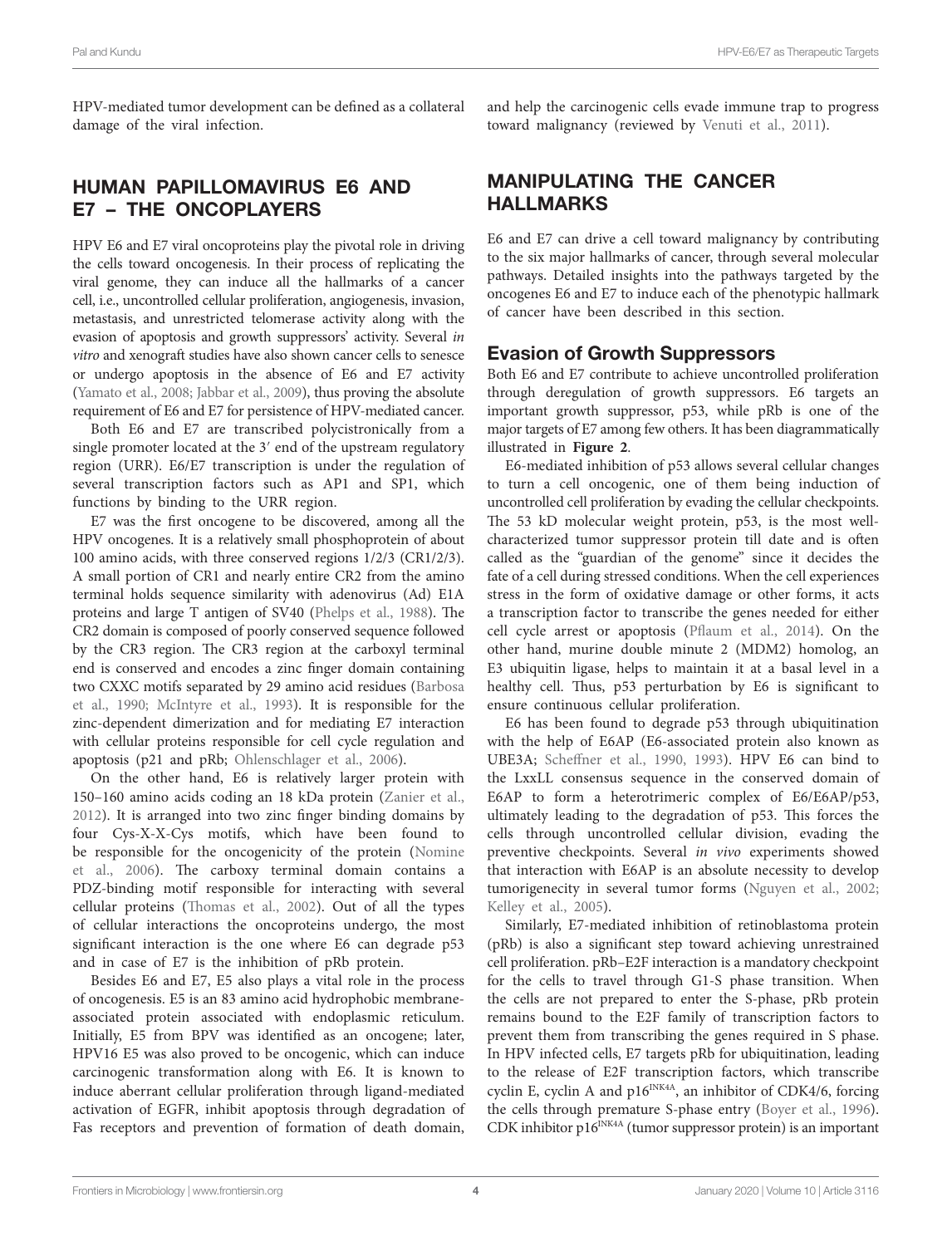

target of HPV E7 to regulate the cell cycle. HPV E7 triggers the expression of  $p16^{INK4A}$  not only through pRb disintegration but also by epigenetic derepression through KDM6B (H3K27 specific demethylase 6B; McLaughlin-Drubin et al., 2013).

HPV-E7 is also known to interact with DREAM (dimerization partner, RB-like, E2F4, and MuyB) complex and found to act downstream of p53 pathway (Rashid et al., 2011, 2015). DREAM complex helps to suppress the activity of cell cycle-related genes when not required (Sadasivam and DeCaprio, 2013). The LxCxE motif of HPV E7 can bind to the p130 of the DREAM complex to induce proteasomal degradation of the DREAM complex (Zhang et al., 2006). Hence, this E7-mediated disruption of DREAM complex is indispensable for cell cycle progression in cervical cancer (Rashid et al., 2011).

HPV-infected cells show co-expression of E6 and E7, which establishes the perfect environment for sustained proliferative signaling. The anomalous growth stimulus created by E7-mediated pRb disintegration could be stabilized by p53, which also gets hampered by E6, leading to evasion of all anti-tumorigenic checkpoints to drive the cells through cell division uncontrollably.

HPV E6 and E7 target another vital oncogene, c-myc, which has been claimed as a marker protein for several cancer forms, including cervical cancer. When disrupted by E6/E7, it has been found to disrupt cell proliferation, apoptosis, and cellular transformation. Peter et al. (2006) demonstrated the most noteworthy fact that the HPV genome integration takes place within the MYC locus (chromosome band 8q24), through FISH (fluorescence in situ hybridization) experiments. This is the reason c-myc expression is often altered in HPV infected cervical cancer cells. Deregulation of c-myc leads to disruption of Cdks, cyclins, and E2F transcription factors, as myc is capable of inducing cyclin/Cdk complexes with the help of Cdk activating kinase (CAK) and Cdc25 phosphatases. Myc is further found to reverse the Cdk inhibiting activity of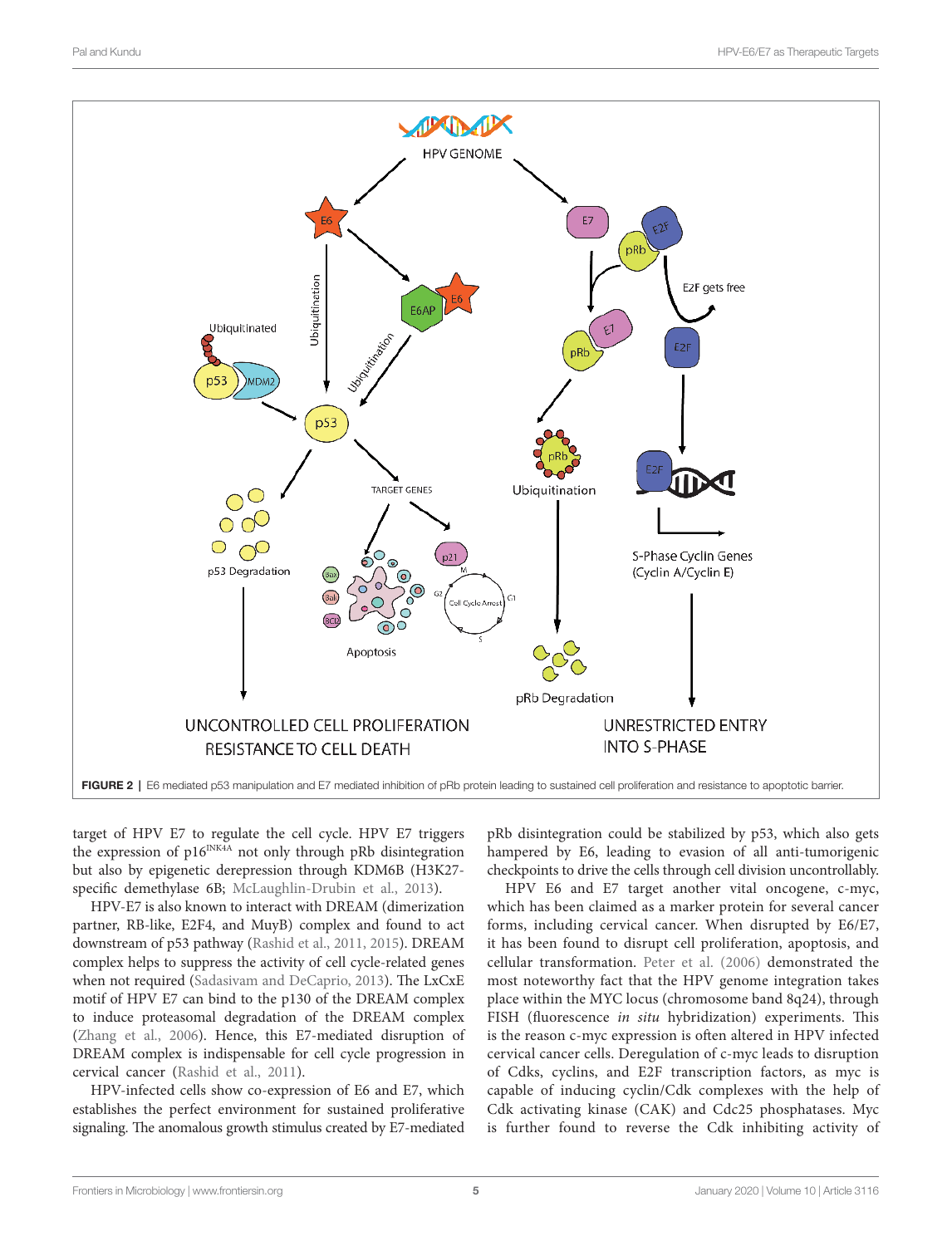p21 and p27 (Bretones et al., 2015). Besides this, both E6 and E7 can interact with c-myc to cause hTERT promoter activation, thus contributing to immortality of the cancer cells (Veldman et al., 2003; Liu et al., 2007).

In order to ensure continued cell proliferation, the HPV-infected cells need to bypass the mitotic spindle checkpoint too, which is also carried out by E6 and E7 together (Thomas and Laimins, 1998). E6 relies on p53-dependent pathway, while E7 evades the spindle checkpoint in a p53-independent manner, taking help of pRb. This was proved by Khan and Wahl (1998), wherein he showed that Rb deficient cells remain arrested at the spindle assembly checkpoint.

As a result of the alteration of several cell cycle regulators, the Cyclin-CDK complexes are the major players of cell cycle that gets transformed dramatically in HPV-infected cervical cancer cells. Cyclin D1-CDK4 and Cyclin D1-CDK2 associations get reduced in cells expressing E6 and gets completely abolished in cells expressing both E6 and E7. This has been linked to the reduced levels of p21 and activated levels of p16 (Xiong et al., 1996).

### Resisting Cell Death

When a cell is challenged with any unrepairable form of cellular damage through extrinsic or intrinsic factors, cells opt to die either in a programmed fashion (i.e. apoptosis) or through non-programmed way (i.e., autophagy or necrosis, etc.). This is a part of natural protective measure exerted by the body's immune system to eliminate the cancer cells. Hence, in order to establish malignancy, HPV-infected cells rely on E6 along with E7 in order to escape the apoptotic protection.

At the molecular level, apoptosis is an act between two groups of proteins: pro-apoptotic and anti-apoptotic proteins, which function through two interconnected pathways: extrinsic and intrinsic pathway of apoptosis. The HPV oncoproteins disrupt or modulate these pathways to help the cancer cell escape the innate immune protection. E6 has been found to block apoptosis through both p53-dependent (Garnett and Duerksen-Hughes, 2006) and p53-independent manner. E6 of not only high risk HPVs but also low risk or cutaneous HPVs can directly interact with BAK leading to the degradation of BAK in vivo (Thomas and Banks, 1999). Moreover, BAK-mediated intrinsic mode of apoptosis can also be blocked by E6 through p53-E6AP interaction (Garnett and Duerksen-Hughes, 2006). A study in 1999 showed that when E6 is silenced, p53 levels increase resulting in activation of PUMA promoter, which causes Bax to drive the cell toward apoptosis through loss in mitochondrial membrane potential (Thomas and Banks, 1999). E6 is also noted to function independent of p53 as it can also hinder TNF-mediated extrinsic mode of apoptosis through the PDZ domain of E6, which can bind to TNFR1 and prevent TRADD from interacting with it (Filippova et al., 2002). E6 can interfere with the programmed pathway of apoptosis through several other targets such as FADD and caspase-8, which are directly targeted for ubiquitination (Yuan et al., 2012). Another striking activity of E6 was activation of the survivin promoter, which can also prevent apoptosis from taking place (Borbély et al., 2006). HPV E7 was found to have no such effect; instead, it showed minimal pro-apoptotic activity, which was nullified

by the strongly anti-apoptotic consequences of E6 activity (Aguilar-Lemarroy et al., 2002). In addition to the apoptotic modulation, a noteworthy observation was made by Shankar et al. (2017), wherein TALEN-based editing of HPV E7 was found to induce necrosis in cervical cancer cells, which has been proved to hold better therapeutic response.

### Sustained Proliferative Signaling

A normal cell enters and progresses through cell cycle and divisional phases in response to the several growth promoting signals, which are produced and released in a controlled fashion. These signals are sensed by the receptor kinases present on the cell surface and transmitted inside the cells through several branched pathways. These pathways are the means to regulate the cellular dynamics related to survival or energy metabolism. In case of a cancer cell, these signaling pathways are deregulated through several means, which lead to sustenance of unrestricted proliferation. One such important signaling pathway helping in cell survival and proliferation is mediated by the oncogenic Ras. Mutated version of Ras helps to drive the cells to tumor progression through downstream effector pathways, like PI3K (phosphor-inositol-3kinase)-PKB (protein kinase B)/Akt and MAPK (MAP kinase) pathways. E6 has been found to activate the MAPK pathway through immunohistochemical analysis of organotypic raft cultures (Chakrabarti et al., 2004). Besides this, E6 and E7 have been found to have a deep implication on mTOR pathway to regulate cell proliferation too. HPV16 E7 expressing cells were found to undergo autophagy even in nutrient rich condition (Zhou and Munger, 2009). When nutrients were limited, E7 expressing cells unlike the normal cells would still continue to proliferate and ultimately lead to caspase-independent cell death, a process termed as "trophic sentinel response" (Eichten et al., 2004). But in the presence of E6, this can be avoided, as E6 is known to activate mTORC1 signaling to increase protein synthesis even in the absence of growth factors (Zhou et al., 2009; Spangle and Munger, 2010). Even in the absence of sufficient nutrient signals, E6 can activate mTORC1 through the upstream kinases PDK1 and mTORC2. PDK1 is located downstream of PI3K signaling pathway and is activated through several membrane associated receptors, such as ERBB, INSR (insulin receptor), IGFR (insulinlike growth factor receptor), and RPTKs (receptor protein tyrosine kinases). These receptors then interact with multiple signaling adaptor proteins such as GRB2 (growth factor receptorbound protein 2) and SHC (Src homology 2 domain) to trigger the downstream cascade of AKT and mTORC1. A report by Spangle and Munger (2013) showed E6 expressing cells to hyperactivate and increase the internalization of phosphorylated RPTKs, even in the absence of nutrient factors. This leads to increase in mTORC1-dependent cellular growth and proliferation even in the absence of growth factors, helping in the tumor progression successfully.

### Enabling Replicative Immortality

With every new round of replication, the telomeres shorten in length as a part of cellular aging. Hence, in case of a cancer cell, cells need to prevent the telomeres from shortening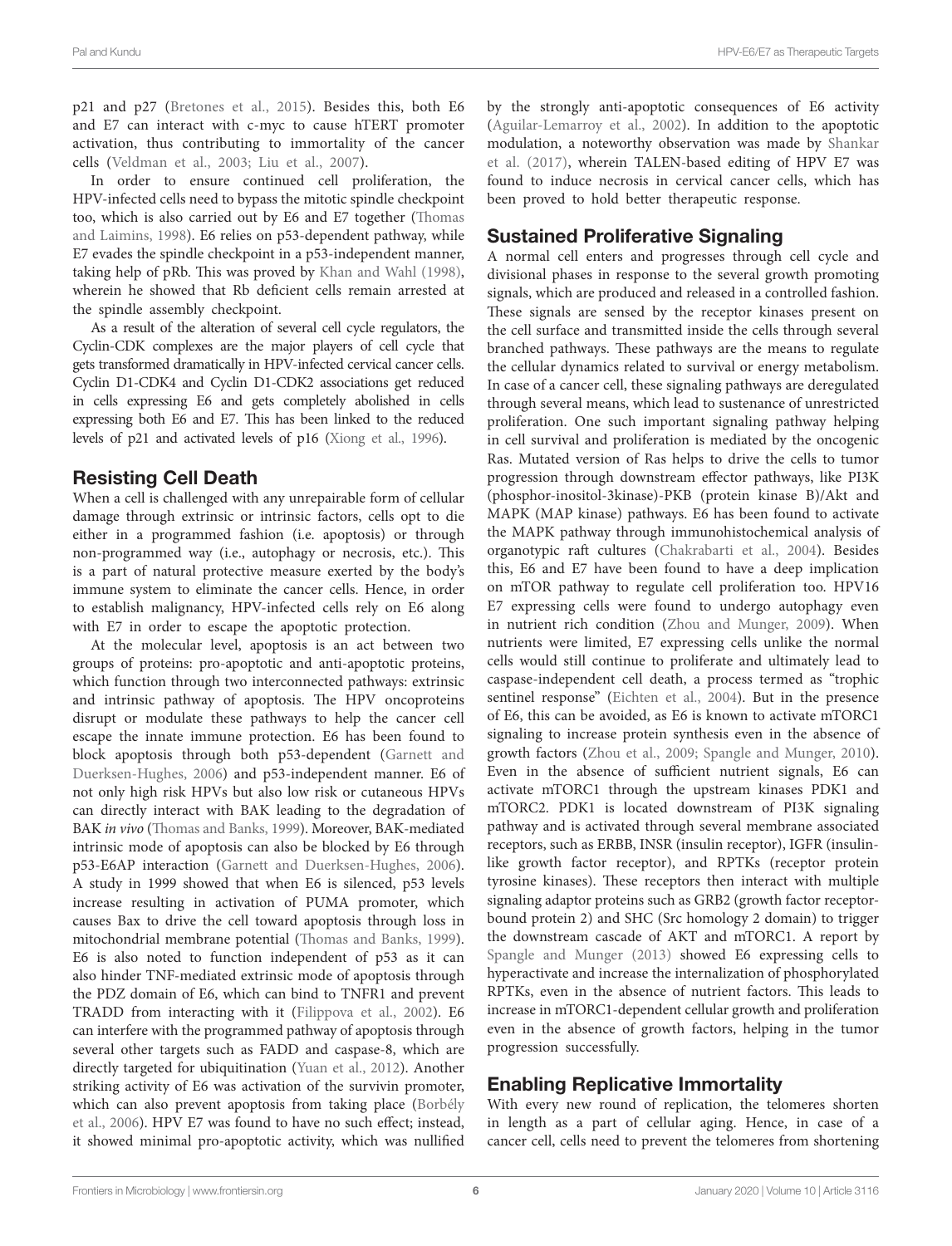in order to sustain the tumor progression. Telomerase is the enzyme, which is responsible for the chromosomal end replication; thus, it is overexpressed in case of a cancer cell and inactive in a normal healthy cell. In HPV-infected cervical cancers, the oncoproteins E6 and E7 manage to express hTERT (human telomerase reverse transcriptase – the catalytic unit of telomerase enzyme) constitutively to establish replicative immortality. E6 has been reported to activate the hTERT promoter with the help of cellular ubiquitin ligase-E6AP along with c-myc, Sp1, and NFX1 (Liu et al., 2009). NFX1 is a negative repressor of hTERT and thus gets degraded by E6/ E6AP to activate hTERT promoter (Gewin et al., 2004; Liu et al., 2009), while the rest two, i.e., c-myc and Sp1 function as a positive regulator and thus get activated by E6 (Liu et al., 2009). E6-mediated constitutive expression of hTERT is also established through epigenetic regulation. Several histone methylases and demethylases are accordingly manipulated to increase the activating H3K4Me3 mark and decrease the repressive H3K9Me2 mark (Zhang et al., 2017). A noteworthy study also showed E6 to increase the serine 2 phosphorylation of RNA polymerase II to promote the transcription of hTERT, which in the absence of E6 is found to remain repressed by USF1/USF2 (McMurray and McCance, 2003).

### Angiogenesis Induction

A major requisite for tumorigenesis is the recruitment of blood circulation to the transforming cells from the existing vasculature, a process termed as "angiogenesis." This act is maintained by an equilibrium between angiogenesis inducers and angiogenesis inhibitors. E6 and E7 help the HPV infected cells derive nutrition and oxygen from the surrounding tissues through angiogenesis by regulating the expressions and activities of the inducers and inhibitors. The major noteworthy change in the expression of the tumor suppressor p53 and pRb by E6 and E7, respectively, has been found to be linked to the angiogenesis modulators. A microarray analysis by Toussaint-Smith et al. (2004) showed three genes regulated by p53 to change its expression in cells transformed with E6 and E7, including thrombospondin-1, maspin (angiogenesis inhibitors), and VEGF (vascular endothelial growth factor – angiogenesis inducer). Thrombospondin-1 and maspin act as angiogenesis inhibitors and are positively regulated by p53. Thus, since p53 is degraded by E6 successfully, the angiogenesis inhibitors are not functional. VEGF is a wellknown angiogenesis inducer, which is negatively regulated by p53 through the HIF-1 $\alpha$ , and in the absence of p53 (i.e., mediated by E6), it becomes activated and helps in angiogenesis. IL-8 (Interleukin-8) was also found to increase in the response to E6 and E7 expression in the same report by Toussaint-Smith et al. (2004). IL-8 is known to be a major angiogenesis inducer. VEGF regulation by E6 can occur in a p53-independent mechanism, through the activation of Sp1 transcription factor (Lopez-Ocejo et al., 2000). VEGF promoter contains an AP1 binding site, which can be activated by E7 (Tischer et al., 1991). Recent report by Wang et al. (2014) also showed an upregulation of RRM2 by E7, which functions to induce angiogenesis via ROS-ERK1/2-HIF-1α-VEGF.

### Activation of Invasion and Metastasis

E6 and E7 oncogenes have been found to induce the epithelialto-mesenchymal transition (EMT), a process required for the tumor cells to invade into the bloodstream and metastasize at other place in the body. Using the epithelial MDCK cell line as an in vitro model, the study by Kim et al. (2013) showed that ectopic expression of E6/E7 can induce cobblestone-shaped epithelial cell formation from spindle-shaped mesenchymal cells. Moreover, they also showed that E6 and E7 could activate the EMT-inducing transcriptional factors such as Slug, Twist, ZEB1, and ZEB2 followed by an increase in the migratory and invasive potentials of the cells. The EMT markers, like E-cadherin (epithelial cell marker), were found to decrease (D'costa et al., 2012), whereas N-cadherin, fibronectin, and vimentin, the mesenchymal markers, increase in response to E6 and E7 (Hellner et al., 2009). In addition to E6 and E7, E5 has also been reported to upregulate VEGF through EGFR, MEK/ERK1 and 2 along with PI3K/Akt, which induces cell invasion and metastasis (Kim et al., 2006).

## THERAPEUTICS TARGETING E6 AND E7 **ONCOPLAYERS**

As discussed in the earlier segment, E6 and E7 are the major oncoplayers driving the process of HPV-mediated cervical tumorigenesis through the establishment of all the six hallmarks of cancer. Thus, E6 and E7 represent the most effective targets for therapeutics as it can ensure the eradication of all cervical cancer cells by bringing down any or all of the cancer hallmarks. The next section in this review discusses the several approaches used in current clinical research to target E6/E7 for efficacious and safer cervical cancer therapies and has been graphically represented in **Figure 3**.

### Vaccines Targeting Human Papillomavirus E6/E7

In addition to the prophylactic vaccines, which can activate the body's immune system to prevent the cervical cancer from occurring, modern clinical research is focusing on the development of therapeutic vaccines, which can be used to treat cancer even at advanced malignant stages. Unlike the preventive vaccines that are developed against the L1 or L2 capsid proteins that get inactivated or deleted during the integration of the HPV genome into the cellular genome, the therapeutic vaccines target oncoproteins E6 and E7, which are expressed for a longer period in the life cycle of the HPV and represent the most significant hallmark of any HPV-infected cell. Hence, the prophylactic vaccines fail to work once the HPV establishes itself, but the therapeutic vaccines can target them even at the most advanced stages. Therapeutic vaccines intend to impart cell-mediated immunity to kill the infected cells instead of introducing neutralizing antibodies into the system like the prophylactic vaccines. Therapeutic vaccines can be categorized based on their source of development, such as live bacterial or viral vector, peptide or protein, and nucleic acid or cell based (reviewed by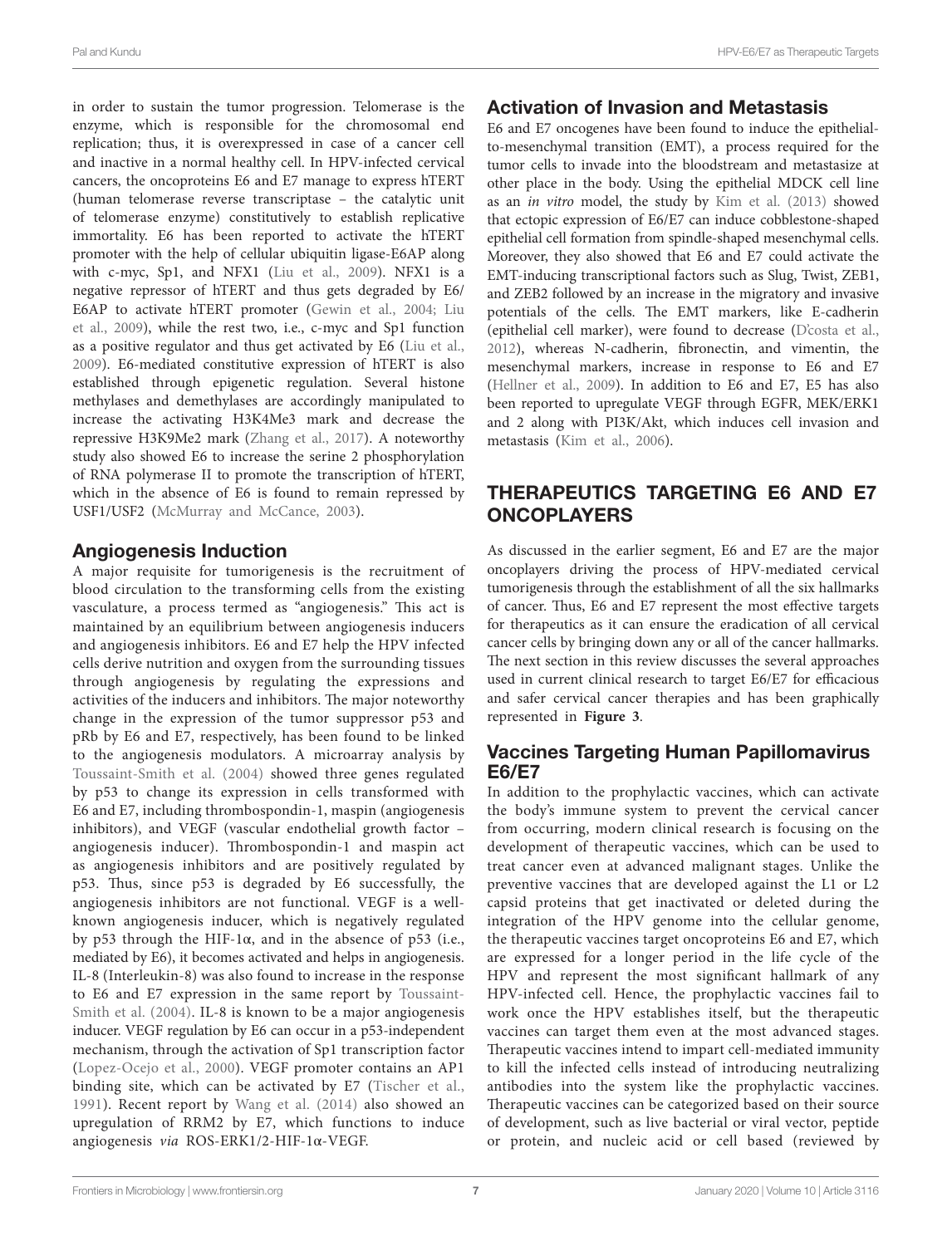

Chabeda et al., 2018). Several such vaccines are being researched and are currently in clinical trials (phase I/II/III) for cervical cancer. Vaccines such as ADXS11-OO1 (Lm-LLo-E7), INO-3112, HPV16-SLP, and TA-CIN  $+$  GPI-0100 have been prepared to target HPV16/18 E6/E7 proteins to treat the advanced stage cervical cancers. They are either undergoing the clinical trials or have completed them. Some of the vaccines have been also prepared specifically for persistent HPV infection and low grade squamous intraepithelial lesion such as PDS0101 and ProCervix, or specifically for cervical intraepithelial lesion (CIN)/high grade squamous intraepithelial lesion like GX-188E, pNGVL4a-CRT/E7 (detox), PepCan + Candin, etc. (reviewed by Yang et al., 2016).

### Genome Editing Technologies to Target E6/E7

With the advent of genome editing tools, the HPV-E6/E7 region of the HPV genome or their respective mRNAs can be specifically targeted to cure cervical cancer. Gene editing techniques used for therapeutic approaches began with the use of antisense oligonucleotides, ribozymes, DNAzymes, siRNA (small interfering RNA), shRNA (short hairpin RNA), and so on. Recent studies have developed stronger techniques to efficiently silent E6/E7 expression, such as zinc finger nucleases (ZFN), transcription activator-like effector nucleases (TALENs), and the clustered regularly interspaced short palindromic repeat-associated nuclease (CRISPR/Cas9) RNA-guided endonuclease. This can help lower the mortality rate of cervical cancer since the advanced cancer stages, which bore the integrated HPV genome and could not be treated, can now be dealt with the advanced gene manipulating technologies.

#### Nucleic Acid-Based Therapy

Nucleic acid-based therapy relies on the use of antisense DNA or RNA molecules to interrupt the expression and/or activity of E6 and E7 genes, which could prevent the progression of such cancer. They include the use of antisense oligonucleotides, catalytic oligonucleotides, and RNA interference. On one hand, the catalytic oligonucleotides (i.e., DNAzymes and Ribozymes) can cleave the target mRNA, while antisense oligonucleotides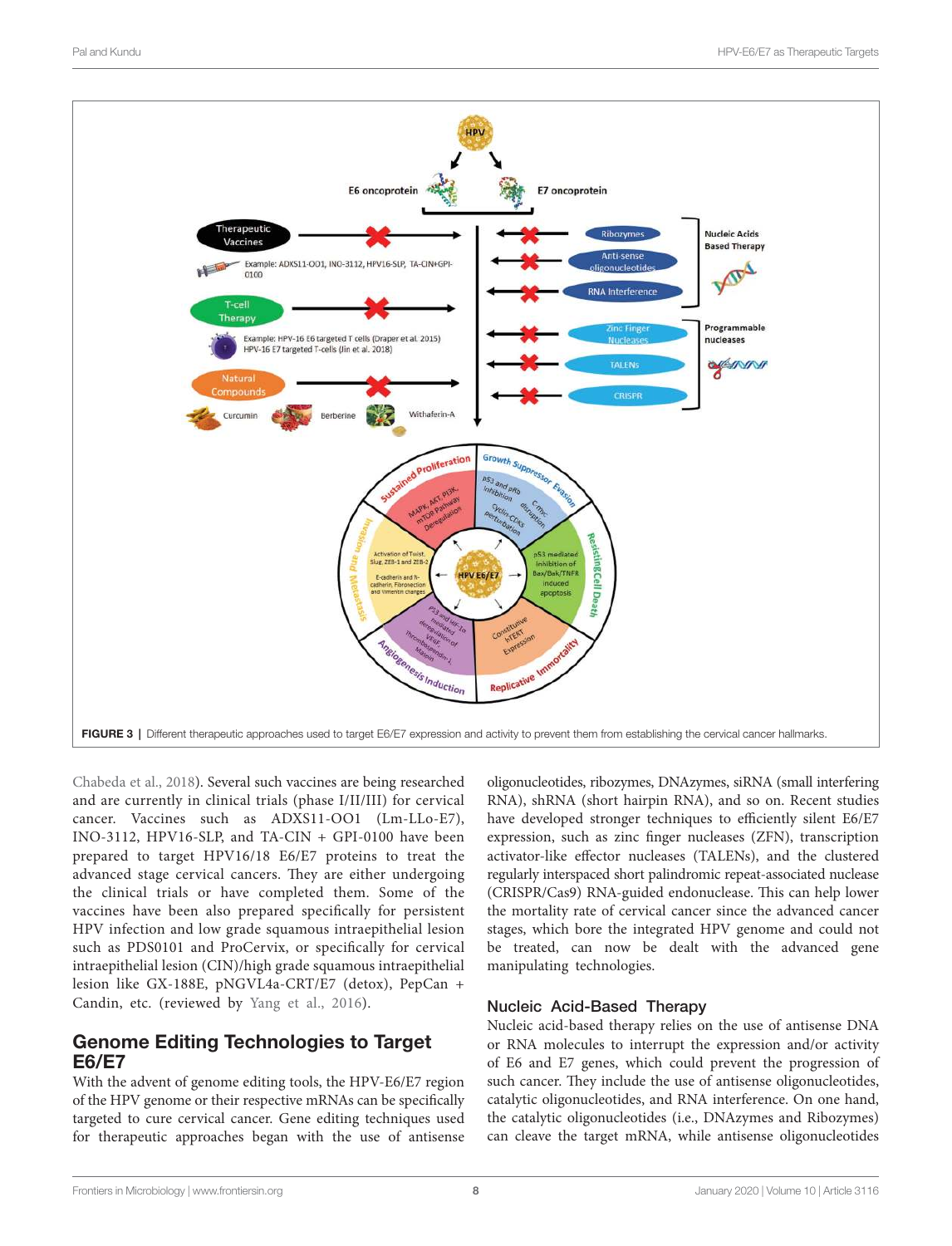and small interfering RNA (siRNA) molecules lead to translational inhibition of the target transcripts.

#### **Ribozymes**

Ribozymes are RNA enzymes, which are capable of hybridizing with the target sequence and cleaving it with the help of its catalytic core. Although they are abundantly present in nature, they can be artificially synthesized to specifically target the disease causing genes, such as E6/E7. Several forms of them are present, but the recombinant ones synthesized are usually hairpin ribozymes or hammerhead ribozymes in nature. For example, studies (Zheng et al., 2002, 2004) showed that hammerhead ribozymes targeting HPV16 E6/E7 transcripts resulted in loss of cell growth in vitro and tumor growth in nude mice in vivo following apoptosis. Another study showed a ribozyme targeting E6AP in HeLa cells to enhance the apoptotic response and mitomycin-C induced DNA damage (Kim et al., 2003).

#### **Antisense Oligonucleotides**

Antisense oligonucleotides are around ~20 nucleotides long sequence synthesized complementary to the target mRNA. It results in translational inhibition to prevent the synthesis of disease enhancing protein. These antisense oligonucleotides can either physically disrupt the bonding between the ribosome and the mRNA or activate endogenous Rnase H to cleave the target mRNA. Several attempts have been made to synthesize effective antisense oligonucleotides, such as phosphodiester antisense oligonucleotides, or phosphorothioate analogs followed by methylphosphonate, ethylphosphonate, or peptidic bond modifications in the beginning period, which showed greater susceptibility to nucleases. Hence, modern-day science has come up with highly effective nuclease resistant antisense oligonucleotides, including peptide nucleic acids (PNAs), phosphorodiamidate morpholino oligomers (PMOs), and locked nucleic acids (LNAs), which restore the RNase H recruitment ability. Several studies have reported the use of antisense oligonucleotides targeting different regions of the E6/E7 transcripts with varying delivery methods, which have shown promising results in inhibiting cancer progression both in vitro and in vivo (reviewed by Bharti et al., 2018). They have been shown to induce apoptosis through upregulation of p53 and pRb, bringing about reduction in the neoplastic appearance. Antisense oligonucleotides targeting regions of E6AP have also shown tumor inhibitory potential (Beer-Romero et al., 1997). A novel study devised an antisense oligonucleotide combined to a photoreactive Ru (ruthenium) complex, which could target E6 in HPV 16 infected SiHa cells, resulting efficient inhibition of cell growth in both monolayer and three-dimensional cultures (Reschner et al., 2013).

#### **RNA Interference**

RNA interference is a comparatively advanced mode of genome editing, which utilizes double-stranded RNA molecules (termed as small interfering RNA-siRNA or short hairpin RNA-shRNA) to silence the target oncogenes E6 and E7. Several approaches have used this technique to silence E6/E7 either partially or completely, which brought about cell senescence through cellular accumulation of p53, hypophosphorylation of pRb, inhibited cell growth in monolayers, and anchorage-independent growth leading to apoptotic outcomes. Similar results were also observed in vivo study wherein the tumor growth reduced upon E6/E7 silencing. HPV16-E7 shRNA when programmed induced degradation of both E6 and E7 transcripts and proteins, resulting in accumulation of cellular p53, p21, and hypophosphorylation of pRb. Ultimately, the loss of E6 and E7 resulted in apoptosis (Sima et al., 2008). siRNA-mediated knockdown of E6/E7 was also found to sensitize the cells to cisplatin-induced cell death (Tan et al., 2012). A review by Togtema et al. (2018) surveyed over 25 experimental data analyzing over 60 synthetically prepared siRNAs targeting HPV16 E6, all of which have been found to be effective in inhibiting the growth of tumor both in vitro and in vivo. The percentage of E6 knockdown showed variation  $(-10\%$ to around 80%) depending on the sequence of the oncogenes targeted, the molar concentration of siRNA used, the mode of cellular delivery, the cellular model used for the study, and so on (Togtema et al., 2018).

Thus, all the forms of nucleic acid-based therapies when target the oncogenes E6 and E7 bring about efficient reduction in cervical cancer progression through similar pathways of cell growth inhibition and apoptosis.

#### Genome Editing With Programmable Nucleases

Programmable nucleases including Zinc-finger nucleases (ZFNs), Transcription activator-like effector nucleases (TALENs), and CRISPR-Cas9 systems can be used to target the disease causing oncogenes like E6 and E7 to completely abrogate their activity in order to restrict and recede the cervical tumor growth. Genome editing using any of the above procedures involves the use of sequence-specific DNA binding domains merged to non-specific DNA cleavage units, which lead to precise changes in the gene of interest. Efficiency of the technology used depends on the sequence specificity and affinity of the nucleases, which can be programmed accordingly.

#### **Zinc-Finger Nucleases**

Zinc-finger nucleases (ZFNs) are artificial endonucleases programmed by fusion of DNA-binding zinc-finger proteins with FokI DNA-cleavage domain (Kim et al., 1996). When two artificially programmed ZFNs dimerize upon binding to the DNA, they form an active FokI nuclease, which can cleave the target sequence through double-stranded break induction. The double-stranded breaks introduced can either lead to cell death through programmed pathway of apoptosis or lead to activation of DNA repair mechanism. Usually non-homologous end joining is recruited, which introduces several mutations in the genes targeted. These result in regression of the disease caused by the target genes. ZFNs were first used against HPV E2 gene, which prevented the virus from replicating within the host cell (Mino et al., 2009, 2013). Later, ZFNs were customized to target the HPV-E7 gene, which successfully disrupted the HPV DNA, inhibited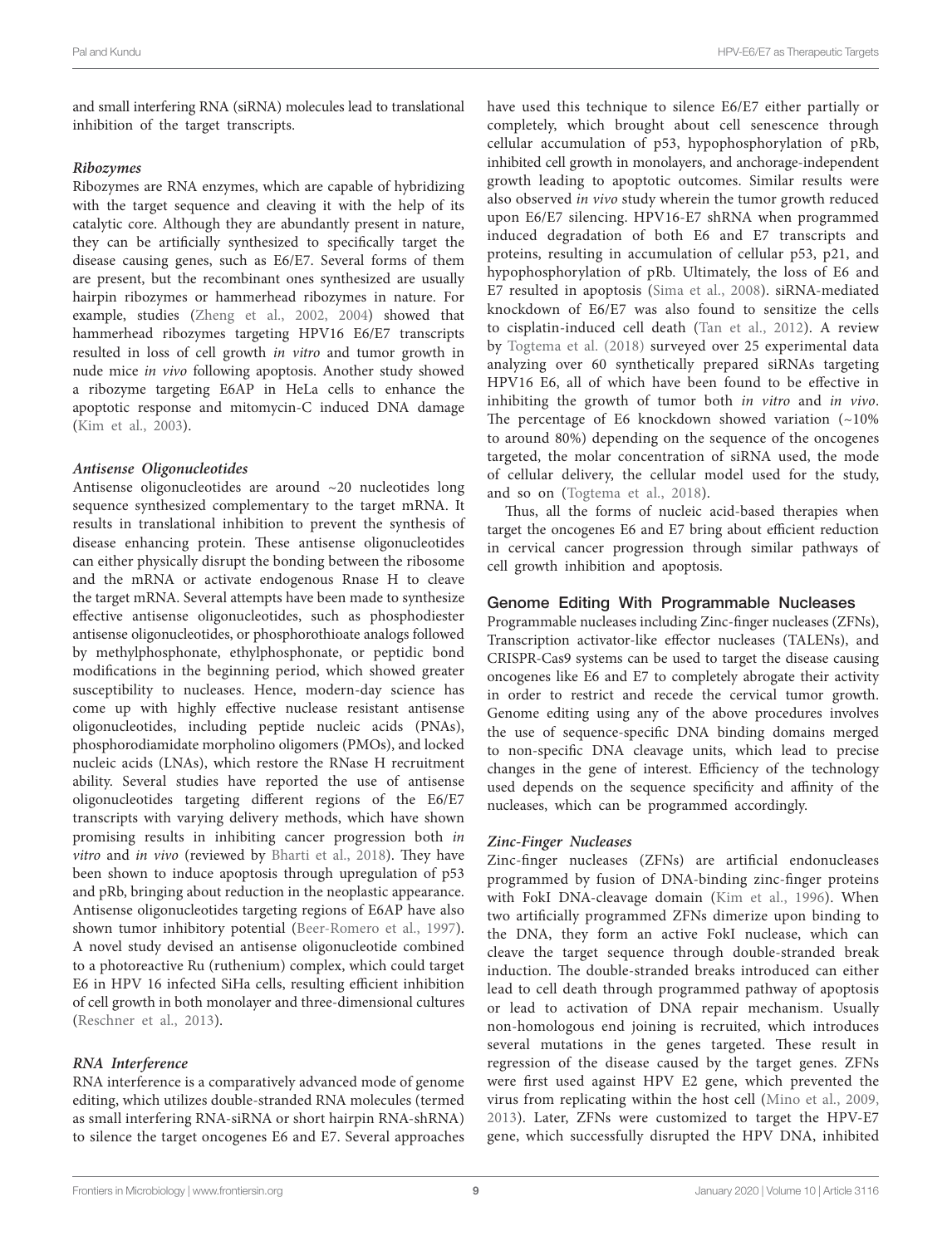the growth of the HPV 16/18 positive cervical cancer cells in vitro, and were found to undergo apoptosis. They were further proved to be clinically more efficient as they could also establish their therapeutic effect in xenograft mouse model (Ding et al., 2014). Shankar et al. (2018) reported that they could not successfully inhibit E6 expression and activity using ZFNs as no matching target sequence could be obtained using publicly available computer software. Thus, they used TALENs instead of the same purpose.

#### **Transcription Activator-Like Effector Nuclease**

Transcription activator-like effector nucleases (TALENs) are programmable fusion proteins made up of a N-terminal translocation region, central repeat segments of 33–35 residues that can bind to the DNA in a sequence-specific manner and a C-terminal unit that bears the nuclear localization signal (NLS) along with the FokI endonuclease 8 (Wyman and Kanaar, 2006; Gaj et al., 2013; Qu et al., 2013). In 2015, a team led by Hu et al. (2015) reported for the first time TALEN-mediated genome editing of the HPV oncogenes E6/E7 can successfully inhibit tumor growth, induce apoptosis, and reduce tumorigenic capability of HPV-infected cells both in vitro and in vivo. They found similar outcomes in both HPV16 (SiHa) and HPV18 (HeLa) infected cells in vitro. Next Shankar et al. (2017) screened for TALEN pairs to target E7 exon of the HPV genome using SAPTA software. The TALEN pair that was sequenced and synthesized targeted 44th position to 103rd nucleotide encompassing the start region of exon I of E7, and it had 19 binding sites on either side of a spacer region. The selected TALEN pairs effectively edited the HPV E7 genome of HPV16 infected SiHa cells as found in the transcript and protein level. It resulted in a corresponding increase in the amount of pRb and a decrease in p14ARF, the downstream targets following a necrotic pathway of cell death as shown through the upregulation of RIP-1, Cyclophilin A, and LDH-A. In the due course, another study by Shankar et al. (2018) reported that TALEN-mediated editing of HPV16 E6 did not yield any editing activity, while E7 could be successfully knocked down in HPV16 infected CasKi cells. E6-targeted TALEN was composed of 18 modules on both the arms spaced by a 19 nucleotide region, while the E7 targeting TALEN contained 18 modules on both the ends separated by a 21 nucleotide gap. Hence, programmable nucleases should be designed to have efficient knockout capability depending on the sequence specificity and so that the off-target effects are minimized in order to establish their immense therapeutic potential.

#### **Clustered Regularly Interspaced Short Palindromic Repeats-Cas9**

Clustered regularly interspaced short palindromic repeats (CRISPR)-Cas9 is a novel genome editing tool originally observed as a part of adaptive immune system in bacterial systems to fight the foreign nucleic acids (Hsu et al., 2014; Makarova et al., 2015; Wright et al., 2016). Unlike ZFN and TALEN systems wherein protein domains need to be manipulated, CRISPR-Cas systems are comparatively simpler as it involves

the use of a single-guide RNA, which can guide the endonuclease Cas9 to introduce double-stranded breaks in the specific target gene, leading to the knockdown of the gene through the use of cellular host repair machinery. Thus, therapeutically it has evolved to gain the scientific attention in the treatment of HPV-infected cancer progression. Several studies have reported the use of CRISPR-Cas9 mediated E6/E7 silencing to regress the cervical cancer progression. The guide RNAs can be programmed accordingly to target specific exon segments of the oncogenes E6/E7. Thus, CRISPR-Cas9 mediated silencing of both E6 and E7 oncogenes in HPV 16 infected SiHa/CasKi cells and HPV 18 infected HeLa cells led to growth inhibition, cell cycle arrest, and cell death through p53 and pRb restoration (Hsu et al., 2014; Kennedy et al., 2014). Later, Yoshiba et al. (2018) tried targeting E6 using CRISPR-Cas9 system delivered through AAV type 2 vector and were successful in introducing several mutations in the oncogene E6. E6 when silenced led to reduced tumor growth both in vitro and in vivo along with an increase in the p53 status finally leading to apoptotic mode of cell death.

Although these high-end genome editing technologies come with immense therapeutic potential but are not easily affordable. Moreover, the delivery systems also remain a major obstacle due to the negative charge, large size, and low membrane penetration (Bharti et al., 2018). Since cervical cancer mostly affects the women from underdeveloped population sectors, the applicability of these genome editing techniques in clinical therapies remains a major question. Search for efficient low-cost therapeutics is still a major research focus to help the people with poor financial strata, i.e., the ones usually targeted with cervical cancer.

### IMMUNOTHERAPEUTIC TARGETING OF E6/E7

An ideal tumor progressive environment requires inactivation of the body's natural immune system, which includes lower count of T cells and their suppressed activity and changes in cytokine expression and faulty antigen presentation (Varilla et al., 2013; Sun et al., 2014; Mandal et al., 2016). E6- and E7-specific cellular and humoral immune responses are clinically successful owing to the continuous activity of these oncogenes throughout the disease progression. Synthetic HPV 16/18 E6 and E7 DNA sequences were introduced to activate the immune system using a novel plasmid VGX-3100 (Inovio Pharmaceuticals; Bagarazzi et al., 2012; Trimble et al., 2015). Following this, a pilot study introduced CD8+ T cells in patients, which resulted in histopathological regression and HPV 16/18 clearance too (Bagarazzi et al., 2012; Trimble et al., 2015). A combination of synthetic plasmids termed as MEDI0457 (earlier called as INO-3112) was created to target HPV16 and HPV18 E6/E7 antigens along with a recombinant IL-12 (interleukin-12) as a molecular adjuvant (INO-9012). IL-12 is known to promote the maturation and activity of T cells, which enhances the immune activity. MEDI0457 was found to induce long-lived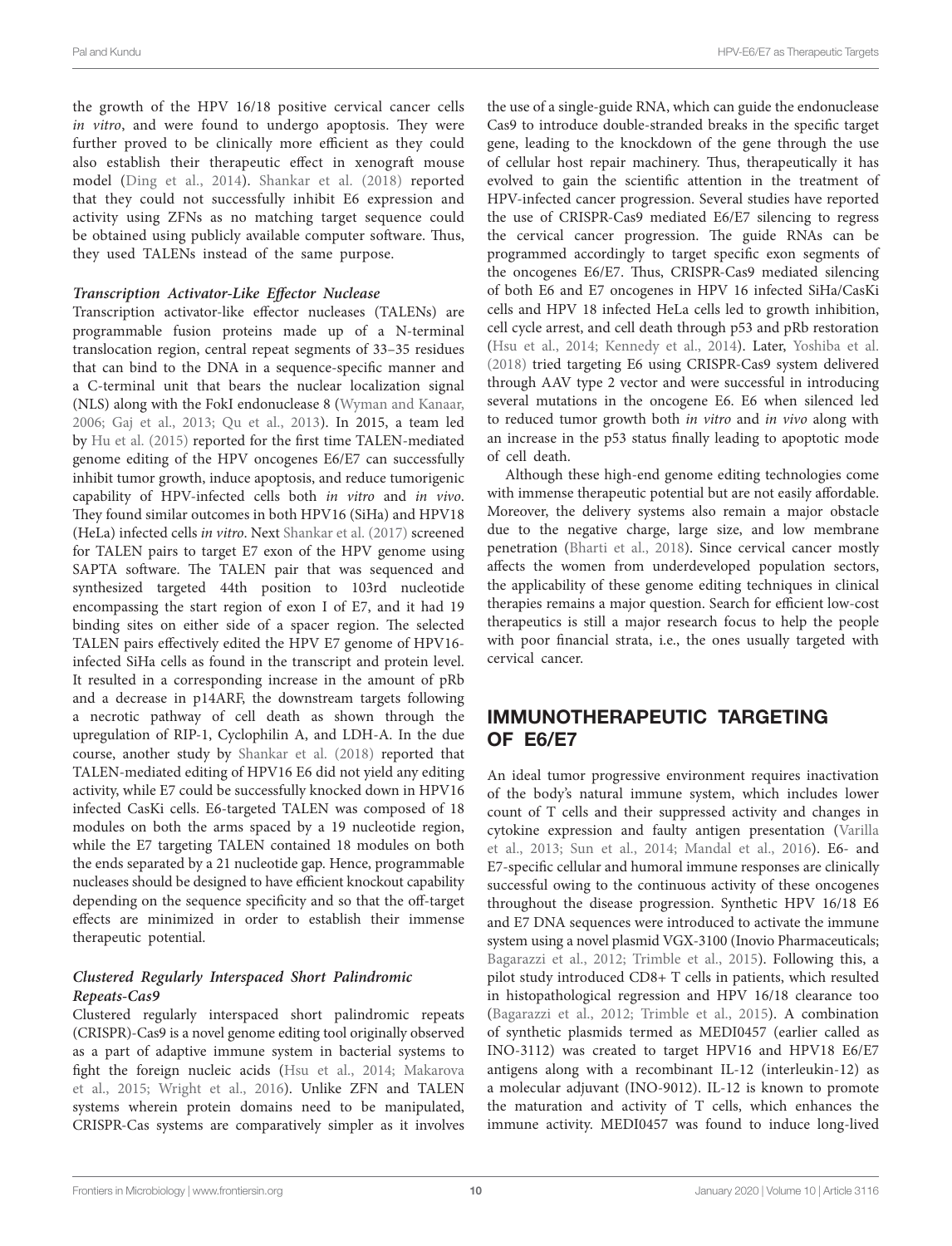antibody responses, robust HPV-specific interferon-gamma production from T cells, and antigen-specific cytotoxic T cell production. Thus, such improved cellular and humoral immune response when combined with other treatment methods reduced local recurrence and rate of metastasis. Jin et al. (2018) also reported that T cells can be genetically engineered to target HPV16 E7, which can lead to regression of HPV16-infected cervical cancers in xenografted mouse model. HPV16 E6 can also be targeted through genetically engineered T cells having similar outcome (Draper et al., 2015). Complete regression of metastatic cervical cancer has also been reported in response to a single infiltration of T cells targeted for HPV16 E6/E7 (Stevanovic et al., 2015). Adoptive T-cell therapy is a promising avenue; the use of genetic programming to target the HPV oncoplayers using the T cells can widen the scope of immunotherapy by helping in targeting the oncogenes specifically with no side effects.

### PHYTOTHERAPY TARGETING E6 AND E7

Phytotherapeutic approach relies on the use of natural products for the treatment of several deadly cancer forms, one of them being cervical cancer. The many different forms of anticancer drugs used in modern-day chemotherapies are either directly obtained from natural sources or modified versions of them, including the well-known vincristine, podophyllotoxin, camptothecin, vinblastine, paclitaxel, docetaxel, homoharringtonine, and so on. In addition to this, several plant compounds or plant extracts have shown promising anticancer effects in cervical cancer cell lines in vitro and in vivo. Among them, many different natural compounds were found to directly abrogate HPV-E6/E7 activity, which have been listed in **Table 1**. Such compounds are important drug candidates for research since they have the potential to directly knockdown the oncoplayers and help in cervical cancer regression. Moreover, a series of flavonoids have been identified that can bind to E6 and inhibit the p53 degradation resulting in decreased viability of HPV infected cervical cancer cells (Cherry et al., 2013). In addition to luteolin, several novel flavonoids were also identified in the process with a promising therapeutic role in cervical cancer. Several plant extracts and products like latex from Ficus carica, seed oil from flax, or the stem extracts of Cudrania tricuspidata also showed anti-oncogenic potential as they could bring down the expression of E6 and E7 transcripts and proteins, with a concomitant apoptotic conclusion (Kwon et al., 2016; Deshpande et al., 2019; Ghanbari et al., 2019). The use of natural products promises a comparatively safer alternative therapeutic approach to cervical cancer. Natural product-based remedy offers easier, abundantly available, inexpensive method of treatment in comparison to the genome editing technologies or the immunotherapeutic method. The prophylactic and the therapeutic vaccines, or the T-cell-based therapies, or the several modes of genome editing techniques are too expensive to be afforded by the financially poor section of population, and the most noteworthy fact points to these economically backward people as the most commonly targeted group of people with cervical cancer, as discussed previously.

### **CONCLUSION**

E6 and E7 as correctly coined "HPV oncoplayers" are the major driving force for cervical carcinogenesis. They are responsible from the initiation point of tumor development including the maintenance of continuous proliferative signaling, the escape of tumor suppressors, and activation of telomerase to the induction of angiogenesis and invasion to metastatic stages. These are the six primary hallmarks of any form of cancer established by Hanahan and Weinberg (2000). E6 and

| <b>TABLE 1</b>   Phytocompounds with anti-oncogenic activity for E6 and E7. |                           |                                 |                             |                                                                                                                                               |                         |
|-----------------------------------------------------------------------------|---------------------------|---------------------------------|-----------------------------|-----------------------------------------------------------------------------------------------------------------------------------------------|-------------------------|
| S. no.                                                                      | Phytocompound             | <b>Natural source</b>           | Cell type/model             | <b>Study observations</b>                                                                                                                     | Ref.                    |
| 1                                                                           | Curcumin                  | Curcuma longa (rhizome)         | HeLa, SiHa, and C33A        | Inhibition of E6 and E7 transcripts and<br>protein, prevention of $NF - \kappa \beta$ and $AP1$<br>translocation, and apoptosis induction     | Divya and Pillai (2006) |
| 2                                                                           | Berberine                 | Berberis sp. (rhizome/<br>bark) | HeLa and SiHa               | Repression of E6 and E7 with a<br>concomitant increase in p53 and pRb<br>activates AP1 and induces apoptosis.<br>Suppresses hTERT expression. | Mahata et al. (2011)    |
| 3                                                                           | Jaceosidin                | Artemisia argyi (leaves)        | SiHa and CasKi              | Inhibited binding of E6 and p53 and E7<br>and pRb                                                                                             | Lee et al. (2005)       |
| $\overline{4}$                                                              | Wogonin                   | Scutellaria baicalensis         | SiHa and CasKi              | Promotes intrinsic apoptosis through<br>suppression of E6 and E7 and increase in<br>p53 and pRb                                               | Kim et al. (2013)       |
| 5                                                                           | Nordihydroquaiaretic acid | Scutellaria baicalensis         | SiHa                        | Inhibition of E6 expression and<br>upregulation of p53 and p21                                                                                | Gao et al. (2010)       |
| 6                                                                           | Tanshinone IIA            | Salvia sp.                      | HeLa, SiHa, CasKi, and C33A | Downregulates E6 and E7, induces<br>apoptosis and cell cycle arrest, inhibits<br>tumor growth in vivo                                         | Munagala et al. (2014)  |
| 7                                                                           | Withaferin A              | Withania somnifera              | CasKi                       | Apoptosis through E6 and E7 repression;<br>inhibition of tumor growth in vivo                                                                 | Munagala et al. (2011)  |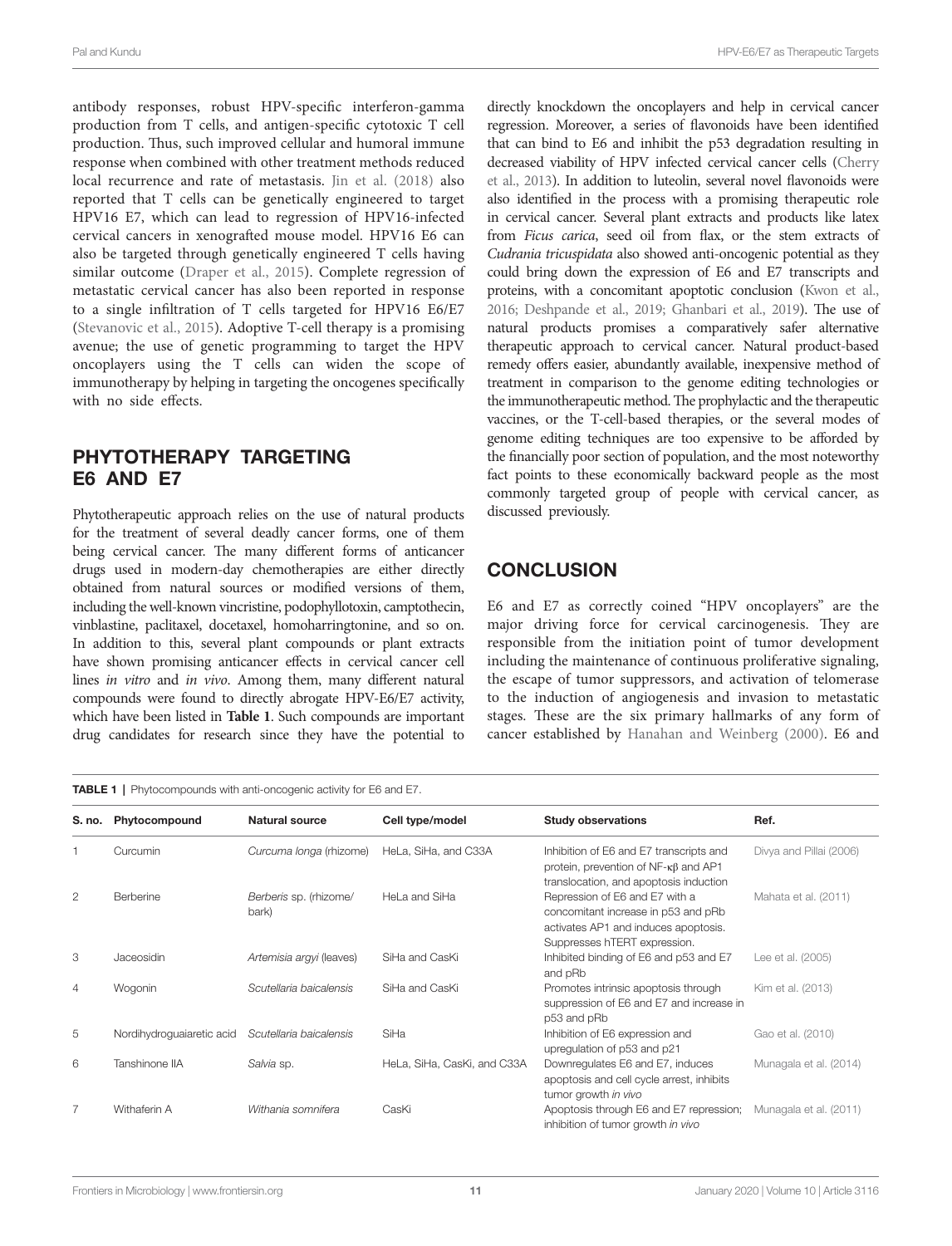E7 singly take in charge of all the six hallmarks to establish and help in the successful progression of cervical cancer. Thus, this review tried to incorporate the significance of these HPV oncogenes in all the spheres of cancer cell activity and also included their therapeutic role. Since, these oncogenes are the major carcinogenic factors, targeting cervical cancer cells specifically could be achieved with the help of E6 and E7 targeting. This makes them the most effective drug candidates for HPV-infected cancers, including cervical cancer. Several forms of therapies have been studied and tried using E6 and E7 targeting, all of which have their own merits and demerits. Combinatorial approach is the newest form of clinical practice, which could result in better ways to combat the high-mortality index of cervical cancer worldwide.

#### **REFERENCES**

- Aguilar-Lemarroy, A., Gariglio, P., Whitaker, N. J., Eichhorst, S. T., Zur Hausen, H., Krammer, P. H., et al. (2002). Restoration of p53 expression sensitizes human papillomavirus type 16 immortalized human keratinocytes to CD95-mediated apoptosis. Oncogene 21, 165–175. doi: 10.1038/sj.onc.1204979
- American Cancer Society (2018). Cancer facts and figures 2018. Atlanta, GA: American Cancer Society. Available at: https://www.cancer.org/cancer/cervicalcancer/causes-risks-prevention/risk-factors.html (Accessed September 15, 2019).
- Bagarazzi, M. L., Yan, J., Morrow, M. P., Shen, X., Parker, R. L., Lee, J. C., et al. (2012). Immunotherapy against HPV16/18 generates potent TH1 and cytotoxic cellular immune responses. Sci. Transl. Med. 4:155ra138. doi: 10.1126/scitranslmed.3004414
- Barbosa, M. S., Edmonds, C., Fisher, C., Schiller, J. T., Lowy, D. R., and Vousden, K. H. (1990). The region of the HPV E7 oncoprotein homologous to adenovirus E1a and SV40 large T antigen contains separate domains for Rb binding and casein kinase II phosphorylation. EMBO J. 9, 153–160. doi: 10.1002/j.1460-2075.1990.tb08091.x
- Beer-Romero, P., Glass, S., and Rolfe, M. (1997). Antisense targeting of E6AP elevates p53 in HPV-infected cells but not in normal cells. Oncogene 14, 595–602. doi: 10.1038/sj.onc.1200872
- Bernard, H. U., Burk, R. D., Chen, Z., van Doorslaer, K., zur Hausen, H., and de Villiers, E. M. (2010). Classification of Papillomaviruses (PVs) based on 189 PV types and proposal of taxonomic amendments. Virology 401, 70–79. doi: 10.1016/j.virol.2010.02.002
- Bharti, A. C., Singh, T., Bhat, A., Pande, D., and Jadli, M. (2018). Therapeutic strategies for human papillomavirus infection and associated cancers. Front. Biosci. 10, 15–73. doi: 10.2741/e808
- Borbély, A. A., Murvai, M., Kónya, J., Beck, Z., Gergely, L., Li, F., et al. (2006). Effects of human papillomavirus type 16 oncoproteins on survivin gene expression. J. Gen. Virol. 87, 287–294. doi: 10.1099/vir.0.81067-0
- Bouvard, V., Baan, R., Straif, K., Grosse, Y., Secretan, B., Ghissasi, F. E., et al. (2009). A review of human carcinogens-part B: biological agents. Lancet Oncol. 10, 321–322. doi: 10.1016/S1470-2045(09)70096-8
- Boyer, S. N., Wazer, D. E., and Band, V. (1996). E7 protein of human Papillomavirus16 induces degradation of retinoblastoma protein through the ubiquitin-proteasome pathway. Cancer Res. 56, 4620–4624.
- Bray, F., Ferlay, J., Soerjomataram, I., Siegel, L., Torre, L. A., and Jemal, A. (2018). Global cancer statistics 2018: GLOBOCAN estimates of incidence and mortality worldwide for 36 cancers in 185 countries. CA Cancer J. Clin. 68, 394–424. doi: 10.3322/caac.21492
- Bretones, G., Delgado, M. D., and Leon, J. (2015). Myc and cell cycle control. Biochim. Biophys. Acta 1849, 506–516. doi: 10.1016/j.bbagrm.2014.03.013
- Burk, R. D., Chen, Z., Saller, C., Tarvin, K., Carvalho, A. L., Scapulatempo-Neto, C., et al. (2017). Integrated genomic and molecular characterization of cervical cancer. Nature 543, 378–384. doi: 10.1038/nature21386
- Chabeda, A., Yanez, R. J. R., Lamprecht, R., Meyers, A. E., Rybicki, E. P., and Hitzeroth, I. I. (2018). Therapeutic vaccines for high risk HPV-associated diseases. Papillomavirus Res. 5, 46–58. doi: 10.1016/j.pvr.2017.12.006

#### AUTHOR CONTRIBUTIONS

AP and RK designed the structure of the article, researched through the experimental publications, and discussed the conclusive idea of the review article. AP wrote and edited the manuscript. RK reviewed the manuscript before submission.

#### ACKNOWLEDGMENTS

The authors would like to acknowledge Department of Botany, Centre of Advanced Studies, University of Calcutta. AP would like to recognize the University Grants Commission (UGC), Government of India for research fellowship.

- Chakrabarti, O., Veeraraghavalu, K., Tergaonkar, V., Liu, Y., Androphy, E. J., Stanley, M. A., et al. (2004). Human papillomavirus type 16 E6 amino acid 83 variants enhance E6-mediated MAPK signalling and differentially regulate tumorigenesis by notch signalling and oncogenic Ras. J. Virol. 78, 5934–5945. doi: 10.1128/JVI.78.11.5934-5945.2004
- Cherry, J. J., Rietz, A., Malinkevich, A., Liu, Y., Xie, M., Bartolowits, M., et al. (2013). Structure based identification and characterisation of flavonoids that disrupt human papillomavirus-16 E6 function. PLoS One 8:e84506. doi: 10.1371/journal.pone.0084506
- D'costa, Z. J., Jolly, C., Androphy, E. J., Mercer, A., Matthews, C. M., and Hibma, M. H. (2012). Transcriptional repression of E-cadherin by human papillomavirus type 16 E6. PLoS One 7:e48954. doi: 10.1371/journal. pone.0048954
- de Villiers, E. M., Fauquet, C., Broker, T. R., Bernard, H. U., and Hausen, H. Z. (2004). Classification of papillomaviruses. Virology 324, 17–27. doi: 10.1016/j. virol.2004.03.033
- Deshpande, R., Raina, P., Shinde, K., Mansara, P., Karandikar, M., and Kaul-Ghanekar, R. (2019). Flax seed oil reduced tumour growth, modulated immune responses and decreased HPV E6 and E7 oncoprotein expression in a murine model of ectopic cervical cancer. Prostaglandins Other Lipid Mediat. 143:106332. doi: 10.1016/j.prostaglandins.2019.04.002
- Ding, W., Hu, Z., Zhu, D., Jiang, X., Yu, L., Wang, X., et al. (2014). Zinc finger nucleases targeting the human papillomavirus E7 oncogene induce E7 disruption and a transformed phenotype in HPV16/18-positive cervical cancer cells. Clin. Cancer Res. 20, 6495–6503. doi: 10.1158/1078-0432. CCR-14-0250
- Divya, C. S., and Pillai, M. R. (2006). Antitumor action of curcumin in human papillomavirus associated cells involves downregulation of viral oncogenes, prevention of NFkB and AP-1 translocation, and modulation of apoptosis. Mol. Carcinog. 45, 320–332. doi: 10.1002/mc.20170
- Doorbar, J., Egawa, N., Griffin, H., Kranjec, C., and Murakami, I. (2016). Human papillomavirus molecular biology and disease association. Rev. Med. Virol. 25, 2–23. doi: 10.1002/rmv.1822
- Draper, L. M., Kwong, M. L., Gros, A., Stevanovic, S., Tran, E., Kerkar, S., et al. (2015). Targeting of HPV16+ epithelial cancer cells by TCR gene engineered T cells directed against E6. Clin. Cancer Res. 21, 4431–4439. doi: 10.1158/1078-0432.CCR-14-3341
- Egawa, N., and Doorbar, J. (2017). The low risk papillomaviruses. Virus Res. 231, 119–127. doi: 10.1016/j.virusres.2016.12.017
- Eichten, A., Rud, D. S., Grace, M., Piboonniyom, S. O., Zacny, V., and Munger, K. (2004). Molecular pathways executing the "trophic sentinel" response in HPV16 E7- expressing normal human diploid fibroblasts upon growth factor deprivation. Virology 319, 81–93. doi: 10.1016/j.virol.2003.11.008
- Filippova, M., Song, H., Connolly, J. L., Dermody, T. S., and Duerksen-Hughes, P. J. (2002). The human papillomavirus16 E6 protein binds to tumor necrosis factor (TNF) R1 and protects cells from TNF-induced apoptosis. J. Biol. Chem. 277, 21730–21739. doi: 10.1074/jbc.M200113200
- Gaj, T., Gersbach, C. A., and Barbas, C. F. III (2013). ZFN, TALEN, and CRISPR/ Cas-based methods for genome engineering. Trends Biotechnol. 31, 397–405. doi: 10.1016/j.tibtech.2013.04.004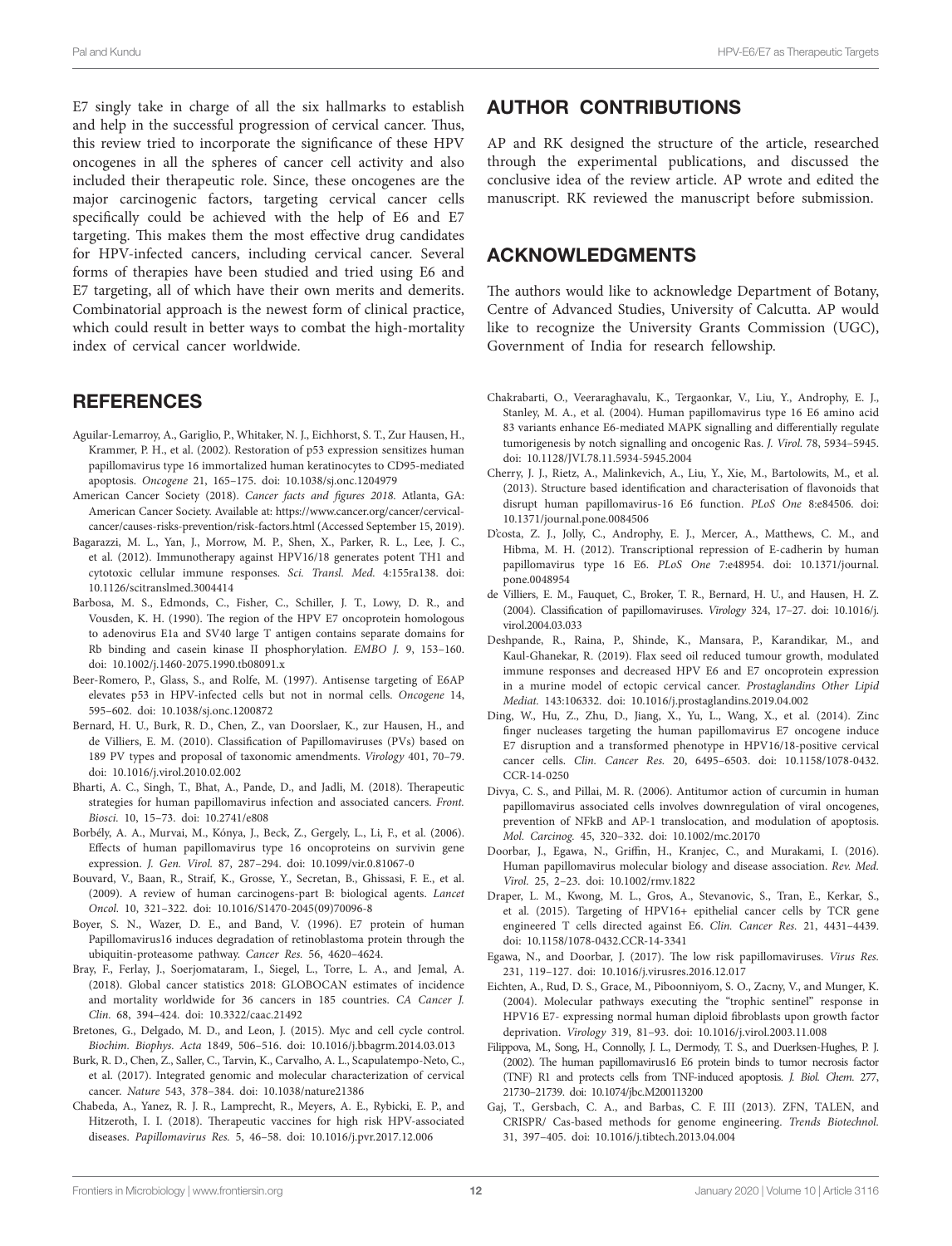- Gao, P., Zhai, F., Guan, L., and Zheng, J. (2010). Nordihydroguaiaretic acid inhibits growth of cervical cancer SiHa cells by up-regulating p21. Oncol. Lett. 2, 123–128. doi: 10.3892/ol.2010.205
- Garnett, T. O., and Duerksen-Hughes, P. J. (2006). Modulation of apoptosis by human papillomavirus (HPV) oncoproteins. Arch. Virol. 151, 2321–2335. doi: 10.1007/s00705-006-0821-0
- Gewin, L., Myers, H., Kiyono, T., and Galloway, D. A. (2004). Identification of a novel telomerase repressor that interacts with the human papillomavirus type-16 E6/E6-AP complex. Genes Dev. 18, 2269–2282. doi: 10.1101/ gad.1214704
- Ghanbari, A., Gresley, A. L., Naughton, D., Kuhnert, N., Sirbu, D., and Ashrafi, G. H. (2019). Biological activities of Ficus carica latex for potential therapeutics in human papillomavirus (HPV) related cervical cancers. Sci. Rep. 9:1013. doi: 10.1038/s41598-018-37665-6
- Hanahan, D., and Wienberg, R. A. (2000). Hallmarks of cancer. Cell 100, 57–70. doi: 10.1016/S0092-8674(00)81683-9
- Hellner, K., Mar, J., Fang, F., Quackenbush, J., and Munger, K. (2009). HPV 16 E7 oncogene expression in normal human epithelial cells causes molecular changes indicative of an epithelial to mesenchymal transition. Virology 391, 57–63. doi: 10.1016/j.virol.2009.05.036
- Hsu, P. D., Lander, E. S., and Zhang, F. (2014). Development and applications of CRISPR-Cas9 for genome engineering. Cell 157, 1262–1278. doi: 10.1016/j. cell.2014.05.010
- Hu, Z., Ding, W., Zhu, D., Yu, L., Jiang, X., Wang, X., et al. (2015). TALENmediated targeting of HPV oncogenes ameliorates HPV-related cervical malignancy. J. Clin. Invest. 125, 425–436. doi: 10.1172/JCI78206
- Jabbar, S. F., Abrams, L., Glick, A., and Lambert, P. F. (2009). Persistence of high-grade cervical dysplasia and cervical cancer requires the continuous expression of the human papillomavirus type 16 E7 oncogene. Cancer Res. 69, 4407–4414. doi: 10.1158/0008-5472.CAN-09-0023
- Jin, B. Y., Campbell, T. E., Draper, L. M., Stevanovic, S., Weissbrich, B., Yu, Z., et al. (2018). Engineered T cells targeting E7 mediate regression of human papillomavirus cancers in a murine model. J. Clin. Investig. Insight 3, pii: 99488. doi: 10.1172/jci.insight.99488
- Kelley, M. L., Keiger, K. E., Lee, C. J., and Huibregtse, J. M. (2005). The global transcriptional effects of the human papillomavirus E6 protein in cervical carcinoma cell lines are mediated by the E6AP ubiquitin ligase. J. Virol. 79, 3737–3747. doi: 10.1128/JVI.79.6.3737-3747.2005
- Kennedy, E. M., Kornepati, A. V. R., Goldstein, M., Bogerd, H. P., Poling, B. C., and Whisnant, A. W. (2014). Inactivation of human papillomavirus E6 or E7 gene in cervical carcinoma cells by using a bacterial CRISPR/Cas RNA-guided endonuclease. J. Virol. 88, 11965–11972. doi: 10.1128/ JVI.01879-14
- Khan, S. H., and Wahl, G. M. (1998). P53 and pRb prevent rereplication in response to microtubule inhibitors by mediating a reversible G1 arrest. Cancer Res. 58, 396–401.
- Kim, M. S., Bak, Y., Park, Y. S., Lee, D. H., Kim, J. H., Kang, J. W., et al. (2013). Wogonin induces apoptosis by suppressing E6 and E7 expressions and activating intrinsic signalling pathways in HPV16 cervical cancer cells. Cell Biol. Toxicol. 29, 259–272. doi: 10.1007/s10565-013-9251-4
- Kim, Y., Cairns, M. J., Marouga, R., and Sun, L. Q. (2003). E6AP gene suppression and characterization with in vitro selected hammerhead ribozymes. Cancer Gene Ther. 10, 707–716. doi: 10.1038/sj.cgt.7700623
- Kim, Y. G., Cha, J., and Chandrasegaran, S. (1996). Hybrid restriction enzymes: zinc finger fusions to Fok I cleavage domain. Proc. Natl. Acad. Sci. USA 93, 1156–1160. doi: 10.1073/pnas.93.3.1156
- Kim, S. H., Juhnn, Y. S., Kang, S., Park, S. W., Sung, M. W., Bang, Y. J., et al. (2006). Human papillomavirus 16 E5 up-regulates the expression of vascular endothelial growth factor through the activation of epidermal growth factor receptor, MEK/ERK1, 2 and PI3K/Akt. Cell. Mol. Life Sci. 63, 930–938. doi: 10.1007/s00018-005-5561-x
- Kwon, S. B., Kim, M. J., Yang, J. M., Lee, H. P., Hong, J. T., Jeong, H. S., et al. (2016). Cudrania tricuspidata stem extract induces apoptosis via the extrinsic pathway in SiHa cervical cancer cells. PLoS One 11:e0150235. doi: 10.1371/journal.pone.0150235
- LaVigne, A. W., Triedman, S. A., Randall, T. C., Trimble, E. L., and Viswanathan, A. N. (2017). Cervical cancer in low and middle income countries: addressing barriers to radiotherapy delivery. Gynecol. Oncol. Rep. 22, 16–20. doi: 10.1016/j.gore.2017.08.004
- Lee, H. G., Yu, K. A., Oh, W. K., Baeg, T. W., Oh, H. C., Ahn, J. S., et al. (2005). Inhibitory effect of jaceosidin isolated from Artemisia argyi on the function of E6 and E7 oncoproteins of HPV16. J. Ethnopharmacol. 98, 339–343. doi: 10.1016/j.jep.2005.01.054
- Liu, X., Dakic, A., Zhang, Y., Dai, Y., Chen, R., and Schlegel, R. (2009). HPV E6 protein interacts physically and functionally with the cellular telomerase complex. Proc. Natl. Acad. Sci. USA 106, 18780–18785. doi: 10.1073/ pnas.0906357106
- Liu, X., Disbrow, G. L., Yuan, H., Tomaic, V., and Schlegel, R. (2007). Myc and Human Papillomavirus Type 16 E7 Genes Cooperate to Immortalize Human Keratinocytes. J. Virol. 81, 12689–12695. doi: 10.1128/JVI.00669-07
- Lopez-Ocejo, O., Viloria-Petit, A., Bequet-Romero, M., Mukhopadhyay, D., Rak, J., and Kerbel, R. S. (2000). Oncogenes and tumor angiogenesis: the HPV16 E6 oncoprotein activates the vascular endothelial growth factor (VEGF) gene promoter in a p53 independent manner. Oncogene 19, 4611–4620. doi: 10.1038/ sj.onc.1203817
- Mahata, S., Bharti, A. C., Shukla, S., Tyagi, A., Husain, S. A., and Das, B. C. (2011). Berberine modulates AP-1 activity to suppress HPV transcription and downstream signalling to induce growth arrest and apoptosis in cervical cancer cells. Mol. Cancer 10:39. doi: 10.1186/1476-4598-10-39
- Makarova, K. S., Wolf, Y. I., Alkhnbasi, O. S., Costa, F., Shah, S. A., Saunders, S. J., et al. (2015). An updated evolutionary classification of CRISPR-Cas systems. Nat. Rev. Microbiol. 13, 722–736. doi: 10.1038/nrmicro3569
- Mandal, R., Şenbabaoğlu, Y., Desrichard, A., Havel, J. J., Dalin, M. G., Riaz, N., et al. (2016). The head and neck cancer immune landscape and its immunotherapeutic applications. JCI Insight 1:e89829. doi: 10.1172/jci. insight.89829
- McIntyre, M. C., Frattini, M. G., Grossman, S. R., and Laimins, L. A. (1993). Human papillomavirus type 18 E7 protein requires intact Cys-X-X-Cys motifs for zinc binding, dimerization, and transformation but not for Rb binding. J. Virol. 67, 3142–3150.
- McLaughlin-Drubin, M. E., Park, D., and Munger, K. (2013). Tumour suppressor  $p16^{INKA}$  is necessary for survival of cervical carcinoma cell lines. Proc. Natl. Acad. Sci. USA 110, 16175–16180. doi: 10.1073/pnas.1310432110
- McMurray, H. R., and McCance, D. J. (2003). Human papillomavirus type 16 E6 activates TERT gene transcription through induction of c-Myc and release of USF-mediated repression. J. Virol. 77, 9852–9861. doi: 10.1128/ JVI.77.18.9852-9861.2003
- Mino, T., Aoyama, Y., and Sera, T. (2009). Efficient double stranded DNA cleavage by artificial zinc-finger nucleases composed of one zinc-finger protein and a single chain FokI dimer. J. Biotechnol. 140, 156–161. doi: 10.1016/j. jbiotec.2009.02.004
- Mino, T., Mori, T., Aoyama, Y., and Sera, T. (2013). Gene and protein delivered zinc finger staphylococcal nuclease hybrid for inhibition of DNA replication of human papillomavirus. PLoS One 8:e56633. doi: 10.1371/journal. pone.0056633
- Munagala, R., Aqil, F., Jeyabalan, J., and Gupta, R. C. (2014). Tanshinone IIA inhibits viral oncogene expression leading to apoptosis and inhibition of cervical cancer. Cancer Lett. 356, 536–546. doi: 10.1016/j.canlet.2014.09.037
- Munagala, R., Kauser, H., Munjal, C., and Gupta, R. C. (2011). Withaferin A induces p53-dependent apoptosis by repression of HPV oncogenes and upregulation of tumor suppressor proteins in human cervical cancer cells. Carcinogenesis 32, 1697–1705. doi: 10.1093/carcin/bgr192
- Neveu, G., Cassonnet, P., Vidalain, P. O., Rolloy, C., Mendoza, J., Jones, L., et al. (2012). Comparative analysis of virus–host interactomes with a mammalian high-throughput protein complementation assay based on Gaussia princeps luciferase. Methods 58, 349–359. doi: 10.1016/j.ymeth.2012.07.029
- Nguyen, M., Song, S., Liem, A., Androphy, E., Liu, Y., and Lambert, P. F. (2002). A mutant of human papillomavirus type 16 E6 deficient in binding alpha-helix partners displays reduced oncogenic potential in vivo. J. Virol. 76, 13039–13048. doi: 10.1128/JVI.76.24.13039-13048.2002
- Nomine, Y., Masson, M., Charbonnier, S., Zanier, K., Ristriani, T., Deryckere, F., et al. (2006). Structural and functional analysis of E6 oncoprotein: insights in the molecular pathways of human papillomavirus-mediated pathogenesis. Mol. Cell 21, 665–678. doi: 10.1016/j.molcel.2006.01.024
- Ohlenschlager, O., Seiboth, T., Zengerling, H., Briese, L., Marchanka, A., Ramachandran, R., et al. (2006). Solution structure of the partially folded high-risk human papilloma virus 45 oncoprotein E7. Oncogene 25, 5953–5959. doi: 10.1038/sj.onc.1209584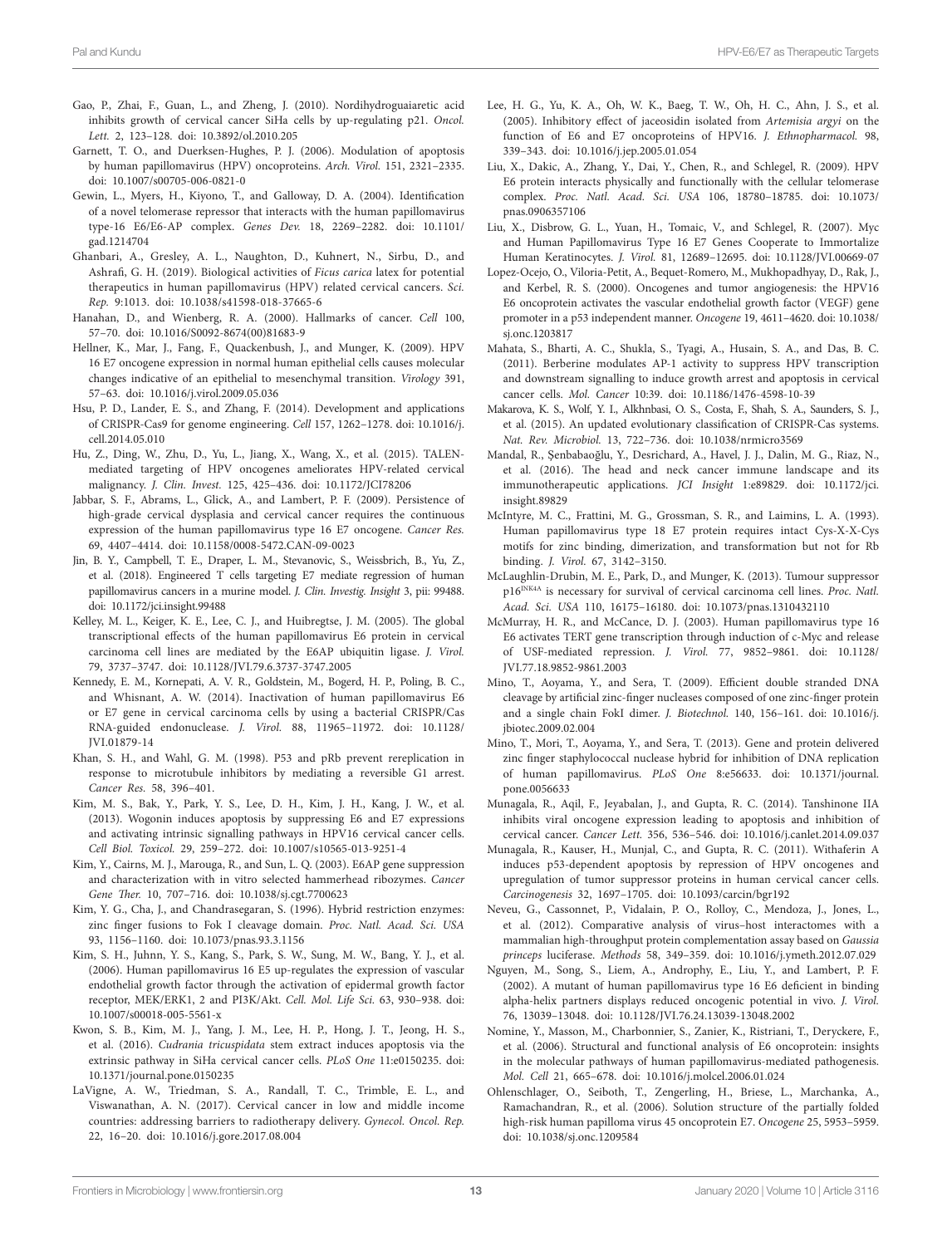- Peter, M., Rosty, C., Couturier, J., Radvanyi, F., Teshima, H., and Sastre-Garau, X. (2006). MYC activation associated with the integration of HPV DNA at the MYC locus in genital tumors. Oncogene 25, 5985–5993. doi: 10.1038/sj.onc.1209625
- Pflaum, J., Schlosser, S., and Muller, M. (2014). P53 family and cellular stress responses in cancer. Front. Oncol. 4:285. doi: 10.3389/fonc.2014.00285
- Phelps, W. C., Yee, C. L., Münger, K., and Howley, P. M. (1988). The human papillomavirus type 16 E7 gene encodes transactivation and transformation functions similar to those of adenovirus E1A. Cell 53, 539–547. doi: 10.1016/0092-8674(88)90570-3
- Qu, X., Wang, P., Ding, D., Li, L., Wang, H., Ma, L., et al. (2013). Zinc-fingernucleases mediate specific and efficient excision of HIV-1 proviral DNA from infected and latently infected human T cells. Nucleic Acids Res. 41, 7771–7782. doi: 10.1093/nar/gkt571
- Rashid, N. N., Rothan, H. A., and Yusoff, M. S. M. (2015). The association of mammalian DREAM complex and HPV 16 E7 proteins. Am. J. Cancer Res. 5, 3525–3533.
- Rashid, N. N., Yusof, R., and Watson, R. J. (2011). Disruption of repressive p130-DREAM complexes by human papillomavirus 16 E6/E7 oncoproteins is required for cell-cycle progression in cervical cancer cells. J. Gen. Virol. 92, 2620–2627. doi: 10.1099/vir.0.035352-0
- Reschner, A., Bontems, S., Le Gac, S., Lambermont, J., Marcelis, L., Defrancq, E., et al. (2013). Ruthenium oligonucleotides, targeting HPV 16 E6 oncogene, inhibit the growth of cervical cancer cells under illumination by a mechanism involving p53. Gene Ther. 20, 435–443. doi: 10.1038/gt.2012.54
- Sadasivam, S., and DeCaprio, J. A. (2013). The DREAM complex: master coordinator of cell cycle dependent gene expression. Nat. Rev. Cancer 13, 585–595. doi: 10.1038/nrc3556
- Scheffner, M., Huibregtse, J. M., Vierstra, R. D., and Howley, P. M. (1993). The HPV16 E6 and E6-AP complex functions as a ubiquitin-protein ligase in the ubiquitination of p53. Cell 75, 495–505. doi: 10.1016/0092-8674(93)90384-3
- Scheffner, M., Werness, B. A., Huibregtse, J. M., Levine, A. J., and Howley, P. M. (1990). The E6 oncoprotein encoded by human papillomavirus types 16 and 18 promotes the degradation of p53. Cell 63, 1129–1136. doi: 10.1016/0092-8674(90)90409-8
- Serrano, B., Brotons, M., Bosch, F. X., and Bruni, L. (2017). Epidemiology and burden of HPV related disease. Best Pract. Res. Clin. Obstet. Gynaecol. 47, 14–26. doi: 10.1016/j.bpobgyn.2017.08.006
- Shankar, S., Prasad, D., Sanawar, R., Das, A. V., and Pillai, M. R. (2017). TALEN based HPV-E7 editing triggers necrotic cell death in cervical cancer cells. Sci. Rep. 7:5500. doi: 10.1038/s41598-017-05696-0
- Shankar, S., Sreekumar, A., Prasad, D., Das, A. V., and Pillai, M. R. (2018). Genome editing of oncogenes with ZFNs and TALENs: caveats in nuclease design. Cancer Cell Int. 18:169. doi: 10.1186/s12935-018-0666-0
- Sima, N., Wang, W., Kong, D., Deng, D., Xu, Q., Zhou, J., et al. (2008). RNA interference against HPV16 E7 oncogene leads to viral E6 and E7 expression in cervical cancer cells and apoptosis via upregulation of Rb and p53. Apoptosis 13, 273–281. doi: 10.1007/s10495-007-0163-8
- Spangle, J. M., and Munger, K. (2010). The human papillomavirus type 16 E6 oncoprotein activates mTORC1 signaling and increases protein synthesis. J. Virol. 84, 9398–9407. doi: 10.1128/JVI.00974-10
- Spangle, J. M., and Munger, K. (2013). The HPV 16 E6 oncoprotein causes prolonged receptor protein tyrosine kinase signalling and enhances internalisation of phosphorylated receptor species. PLoS Pathog. 9:e1003237. doi: 10.1371/journal.ppat.1003237
- Stevanovic, S., Draper, L. M., Langhan, M. M., Campbell, T. E., Kwong, M. L., Wunderlich, J. R., et al. (2015). Complete regression of metastatic cervical cancer after treatment with human papillomavirus-targeted tumour-infiltrating T cells. J. Clin. Oncol. 33, 1543–1550. doi: 10.1200/JCO.2014.58.9093
- Sun, K., Salmon, S., Yajjala, V. K., Bauer, C., and Metzger, D. W. (2014). Expression of suppressor of cytokine signalling 1 (SOCS 1) impairs viral clearance and exacerbates lung injury during influenza infection. PLoS Pathog. 10:e1004560. doi: 10.1371/journal.ppat.1004560
- Tan, S., Hougardy, B. M. T., Meersma, G. J., Schaap, B., de Vries, E. G. E., van der Zee, A. G. J., et al. (2012). HPV16 E6 RNA interference enhances cisplatin and death receptor –mediated apoptosis in human cervical carcinoma cells. Cancer J. Clin. 55, 74–108. doi: 10.1124/mol.111.076539
- Thomas, M., and Banks, L. (1999). Human papillomavirus (HPV) E6 interactions with Bak are conserved amongst E6 proteins from high and low risk HPV types. J. Gen. Virol. 80, 1513–1517. doi: 10.1099/0022-1317-80-6-1513
- Thomas, J. T., and Laimins, L. A. (1998). Human papillomavirus oncoproteins E6 and E7 independently abrogate the mitotic spindle checkpoint. J. Virol. 72, 1131–1137.
- Thomas, M., Laura, R., Hepner, K., Guccione, E., Sawyers, C., Lasky, L., et al. (2002). Oncogenic human papillomavirus E6 proteins target the MAGI-2 and MAGI-3 proteins for degradation. Oncogene 21, 5088–5096. doi: 10.1038/ si.onc.1205668
- Tischer, E., Mitchell, R., Hartman, T., Silva, M., Gospodarowicz, D., Fiddes, J. C., et al. (1991). The human gene for vascular endothelial growth factor. Multiple protein forms are encoded through alternative exon splicing. J. Biol. Chem. 266, 11947–11954.
- Togtema, M., Jackson, R., Grochowski, J., Villa, P. L., Mellerup, M., Chattopadhyaya, J., et al. (2018). Synthetic siRNA targeting human papillomavirus 16 E6: a perspective on in vitro nanotherapeutic approaches. Nanomedicine 13, 455–474. doi: 10.2217/nnm-2017-0242
- Torre, L. A., Islami, F., Siegel, R. L., Ward, E. M., and Jemal, A. (2017). Global cancer in woman: burden and trends. Cancer Epidemiol. Biomarkers Prev. 26, 444–457. doi: 10.1158/1055-9965.EPI-16-0858
- Toussaint-Smith, E., Donner, D. B., and Roman, A. (2004). Expression of human papillomavirus type 16 E6 and E7 oncoproteins in primary foreskin keratinocytes is sufficient to alter the expression of angiogenic factors. Oncogene 23, 2988–2995. doi: 10.1038/sj.onc.1207442
- Trimble, C. L., Morrow, M. P., Kraynyak, K. A., Shen, X., Dallas, M., Yan, J., et al. (2015). Safety, efficacy, and immunogenicity of VGX-3100, a therapeutic synthetic DNA vaccine targeting human papillomavirus 16 and 18 E6 and E7 proteins for cervical intraepithelial neoplasia 2/3: a randomised, doubleblind, placebo-controlled phase 2b trial. Lancet 386, 2078–2088. doi: 10.1016/ S0140-6736(15)00239-1
- Varilla, V., Atienza, J., and Dasanu, C. A. (2013). Immune alterations and immunotherapy prospects in head and neck cancer. Expert. Opin. Biol. Ther. 13, 1241–1256. doi: 10.1517/14712598.2013.810716
- Veldman, T., Liu, X., Yuan, H., and Schlegel, R. (2003). Human papillomavirus E6 and Myc proteins associate in vivo and bind to and cooperatively activate the telomerase reverse transcriptase promoter. Proc. Natl. Acad. Sci. USA 100, 8211–8216. doi: 10.1073/pnas.1435900100
- Venuti, A., Paolini, F., Nasir, L., Corteggio, A., Roperto, S., Campo, M. S., et al. (2011). Papillomavirus E5: The smallest oncoprotein with many functions. Mol. Cancer 10:140. doi: 10.1186/1476-4598-10-140
- Wang, N., Zhan, T., Ke, T., Huang, X., Ke, D., Campo, M. S., et al. (2014). Increased expression of RRM2 by human papillomavirus E7 oncoprotein promotes angiogenesis in cervical cancer. Br. J. Cancer 110, 1034–1044. doi: 10.1038/bjc.2013.817
- White, E. A., Kramer, R. E., Tan, M. J. A., Hayes, S. D., Harper, J. W., and Howley, P. M. (2012a). Comprehensive analysis of host cellular interactions with human papillomavirus E6 proteins identifies new E6 binding partners and reflects viral diversity. J. Virol. 86, 13174–13186. doi: 10.1128/ JVI.02172-12
- White, E. A., Sowa, M. E., Tan, M. J. A., Jeudy, S., Hayes, S. D., Santha, S., et al. (2012b). Systematic identification of interactions between host cell proteins and E7 oncoproteins from diverse human papillomaviruses. Proc. Natl. Acad. Sci. USA 109, E260–E267. doi: 10.1073/pnas.1116776109
- Wright, A. V., Nunez, J. K., and Doudna, J. A. (2016). Biology and applications of CRISPR systems: harnessing nature's toolbox for genome engineering. Cell 164, 29–44. doi: 10.1016/j.cell.2015.12.035
- Wyman, C., and Kanaar, R. (2006). DNA double-strand break repair: all's well that ends well. Annu. Rev. Genet. 40, 363–383. doi: 10.1146/annurev. genet.40.110405.090451
- Xiong, Y., Kuppuswamy, D., Li, Y., Livanos, E. M., Hixon, M., White, A., et al. (1996). Alteration of cell cycle kinase complexes in human papillomavirus E6- and E7-expressing fibroblasts precedes neoplastic transformation. J. Virol. 70, 999–1008.
- Yamato, K., Yamada, T., Kizaki, M., Ui-Tei, K., Natori, Y., Fujino, M., et al. (2008). New highly potent and specific E6 and E7 siRNAs for treatment of HPV 16 positive cervical cancer. Cancer Gene Ther. 15, 140–153. doi: 10.1038/sj.cgt.7701118
- Yang, A., Jeang, J., Cheng, K., Cheng, T., Yang, B., Wu, T. C., et al. (2016). Current state in the development of candidate therapeutic HPV vaccines. Expert Rev. Vaccines 15, 989–1007. doi: 10.1586/14760584. 2016.1157477